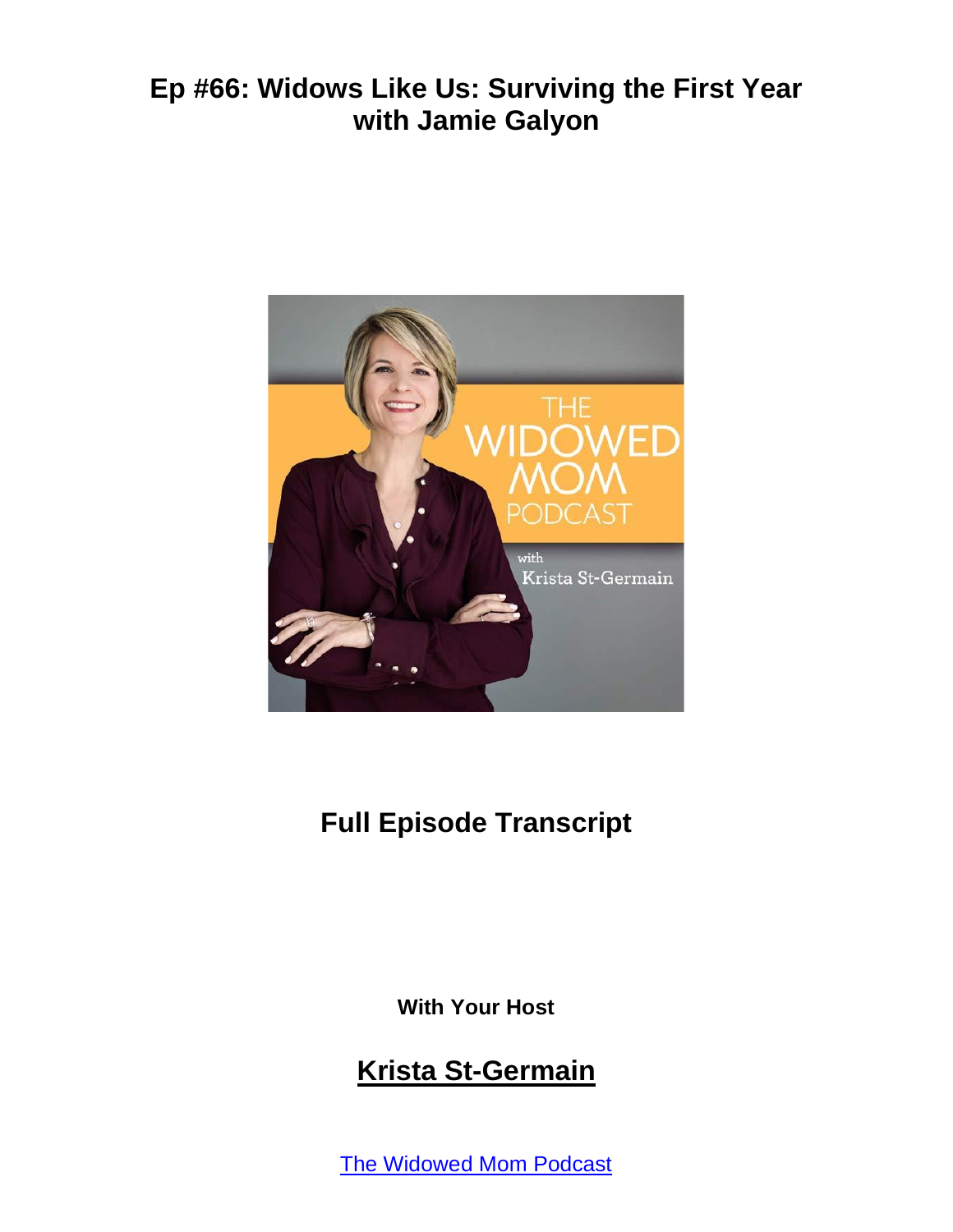Welcome to *The Widowed Mom Podcast*, episode 66, Widows Like Us: Surviving the First Year with Jamie Galyon.

Welcome the *The Widowed Mom Podcast*, the only podcast that offers a proven process to help you work through your grief, to grow, evolve, and create a future you can truly look forward to. Here's your host, Master Certified Life Coach, grief expert, widow, and mom, Krista St-Germain.

Hey, everybody. Welcome back to another episode of the podcast. Coming up on late August. Holy cow. I don't really know where the summer went, but it seemed to go by very fast in a very strange way.

If you follow me or get my emails – which if you aren't getting my emails, you're welcome to go to coachingwithkrista.com and opt in and you can start getting my insider emails. But if you're following my emails, you know that I did kind of a crazy thing and I bought a Peloton.

I've never been a cyclist, never taken a spin class, but I've been watching some friends and a client really just love the Peloton experience. And so, I just decided to take the plunge and do it because COVID doesn't seem to be going away and I'm not going back to the gym just yet and I need something to do, exercise-wise safely from home.

So, I have opted into Peloton. So, if you are a Peloton rider, let's connect on Peloton, right? Why not? It's kind of fun. My name on Peloton is simply Krista\_St\_G. So, if you're on Peloton, follow me and I'll follow you back because I'm just learning this whole thing and I'm letting it be new and awkward and hard and I'm terrible at it and I'm just going to keep getting in the saddle and showing up for myself until I get better at it. And I'm enjoying it.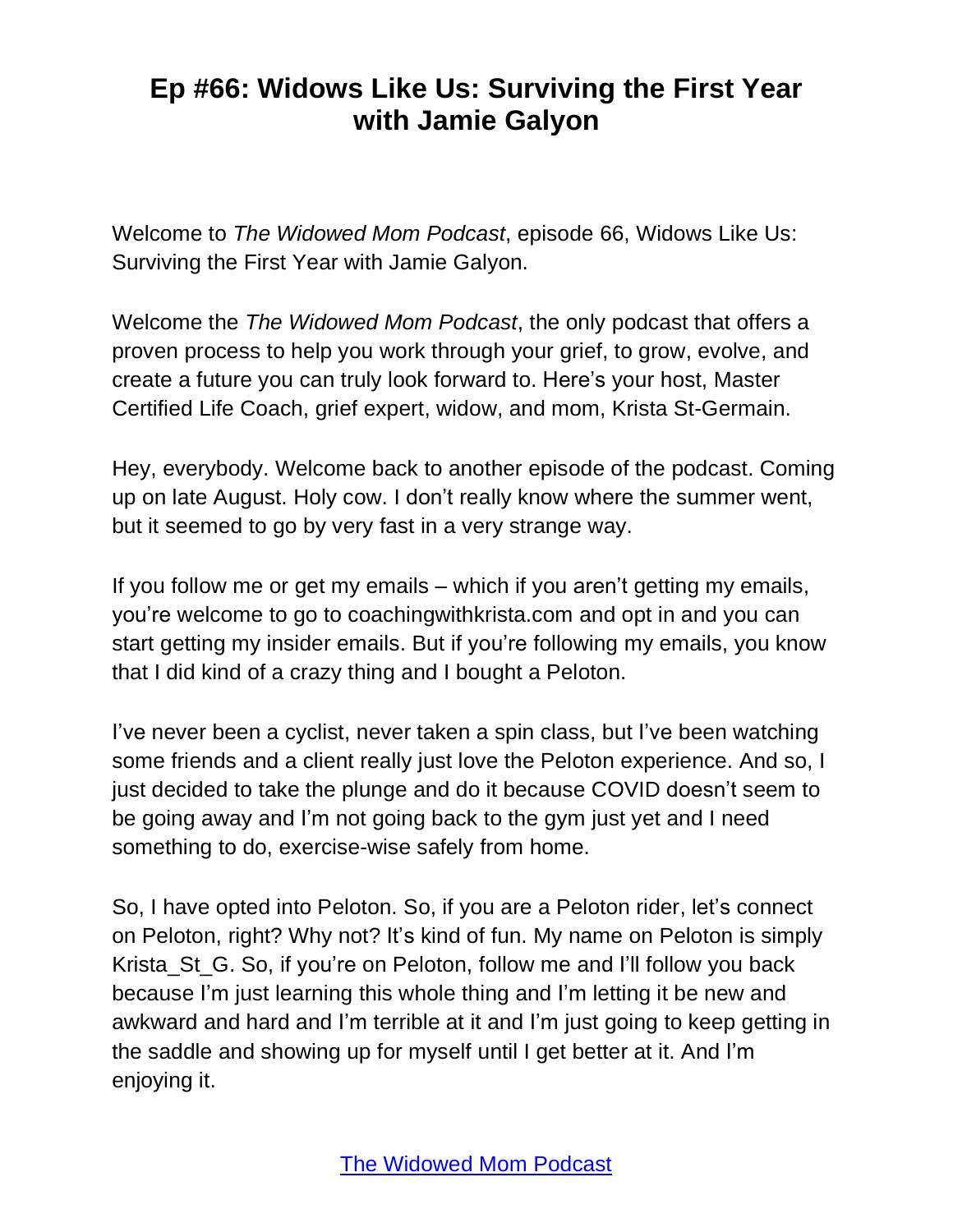So, that's what's going on with me. I'm going to read you a little listener shoutout, and then I'm going to tell you all about my interview with Jamie, which is amazing, and I'm glad you've tuned in to listen. So, a little listener shoutout because I do appreciate everyone who listens and especially those of you, because I know that you're busy, those of you that take time to leave a review. That's what helps the podcast grow and find new listeners.

So, this one is from Sarah Larkin Thinks You're Awesome. That's the username, which I adore. And it reads, "I'm not a widow, but I'm a divorced mom. I'm divorced and I didn't want to be. So, while my coparent is still alive, the relationship that we had is not. The future I was looking for is not. The financial security I once had is not. My dreams of more children are not. While it's not the same, I experienced grief. Krista talks on topics that anyone can relate to. She has a beautiful speaking voice that mirrors the clarity of her words and concepts. She shows us a way of living that's possible and beautiful and simple. I love that's he has the courage to say that she loves us because, for me, it isn't enough to reduce our output of negativity and hate. We must push further and generate tons of love. Her warmth and love and dedication to helping others spills out of her. If this sounds remotely interesting to you, subscribe. You will be enamored with her. I know I am."

Okay, if you write a review on this podcast, it does not have to be that amazing. Sarah, thank you, seriously. From the bottom of my heart, thank you. And I do love you. And I'm glad that that's something you like hearing. I think some people, it might weird out. But listen, I'm on the same page with you. I do think that we want to add more love to the world. And I do love you. So, there's that.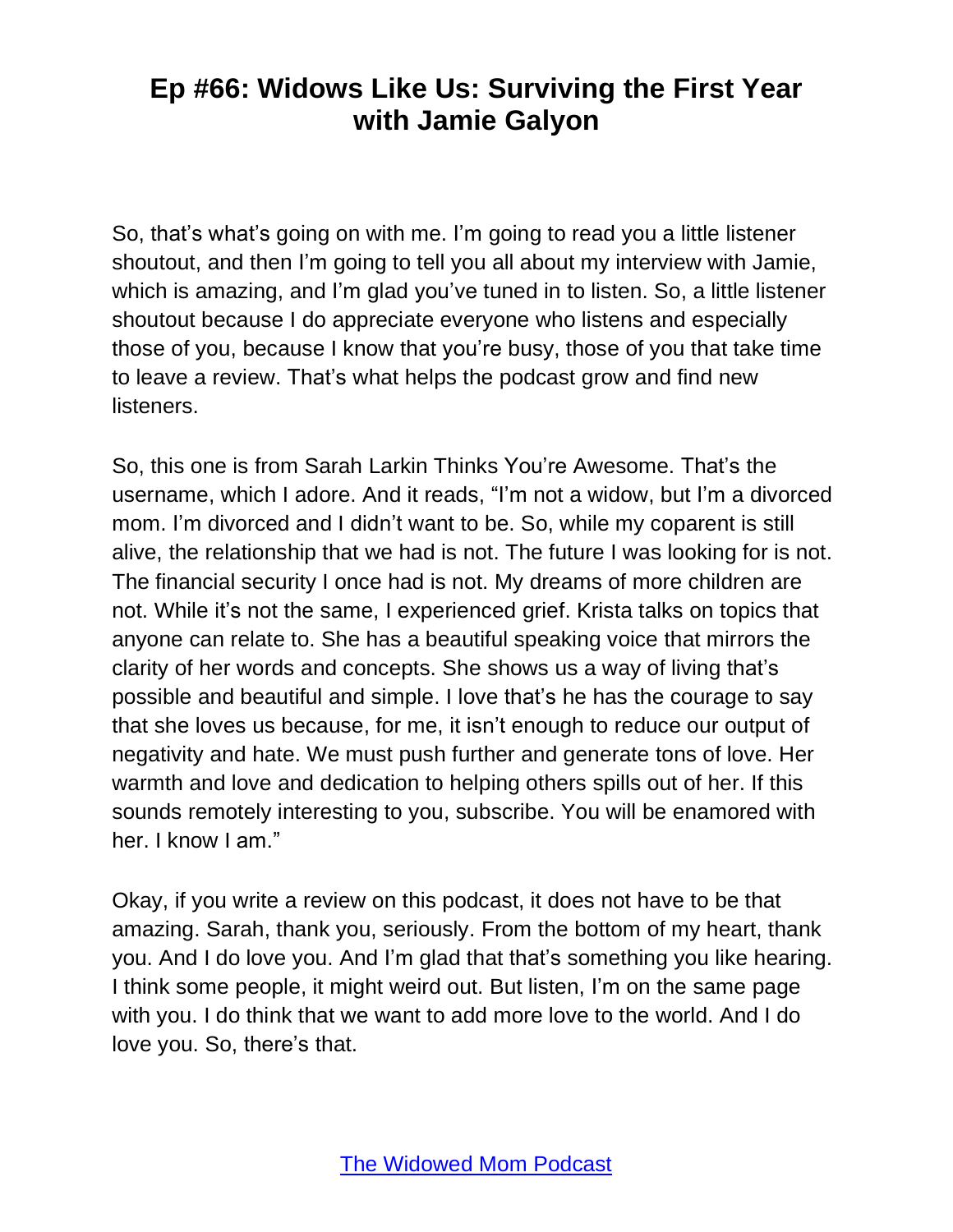Okay, let's talk about this episode. So, I am so happy to bring you this interview that I did with Jamie, my client Jamie. And even if you are well past the first-year mark of your partner's death, I really hope you will listen to what Jamie has to offer. Because yes, I really wanted her to tell the story of what her first year was like, you know.

She just passed that milestone fairly recently. What she's learned since then, how it compared to what she thought it would be so that those of you that haven't yet been there could benefit by learning from what she's been through and what she's learned about herself and about grief and about parenting children who are grieving and all the things.

But, if you're past that mark, I encourage you to listen anyway because so much of the wisdom that Jamie has gained in this first year is relevant, no matter where you are in your journey. So, I hope that you will enjoy listening to Jamie. She's one of us. She gets it. And I hope it's useful for you to hear her story. I hope you will use it as inspiration and know that it's not easy. It's hard. And if women like Jamie can do it and come out stronger and learn about themselves, then so can you. That's what it's all about.

So, take a listen. I hope you enjoy. Here's Jamie Galyon.

--

Krista: Okay, so welcome to the podcast, Jamie. I'm really excited to have you here because I think people are going to benefit from hearing about your journey since you lost Eric. And it's been almost a year, right? A little over a year. July?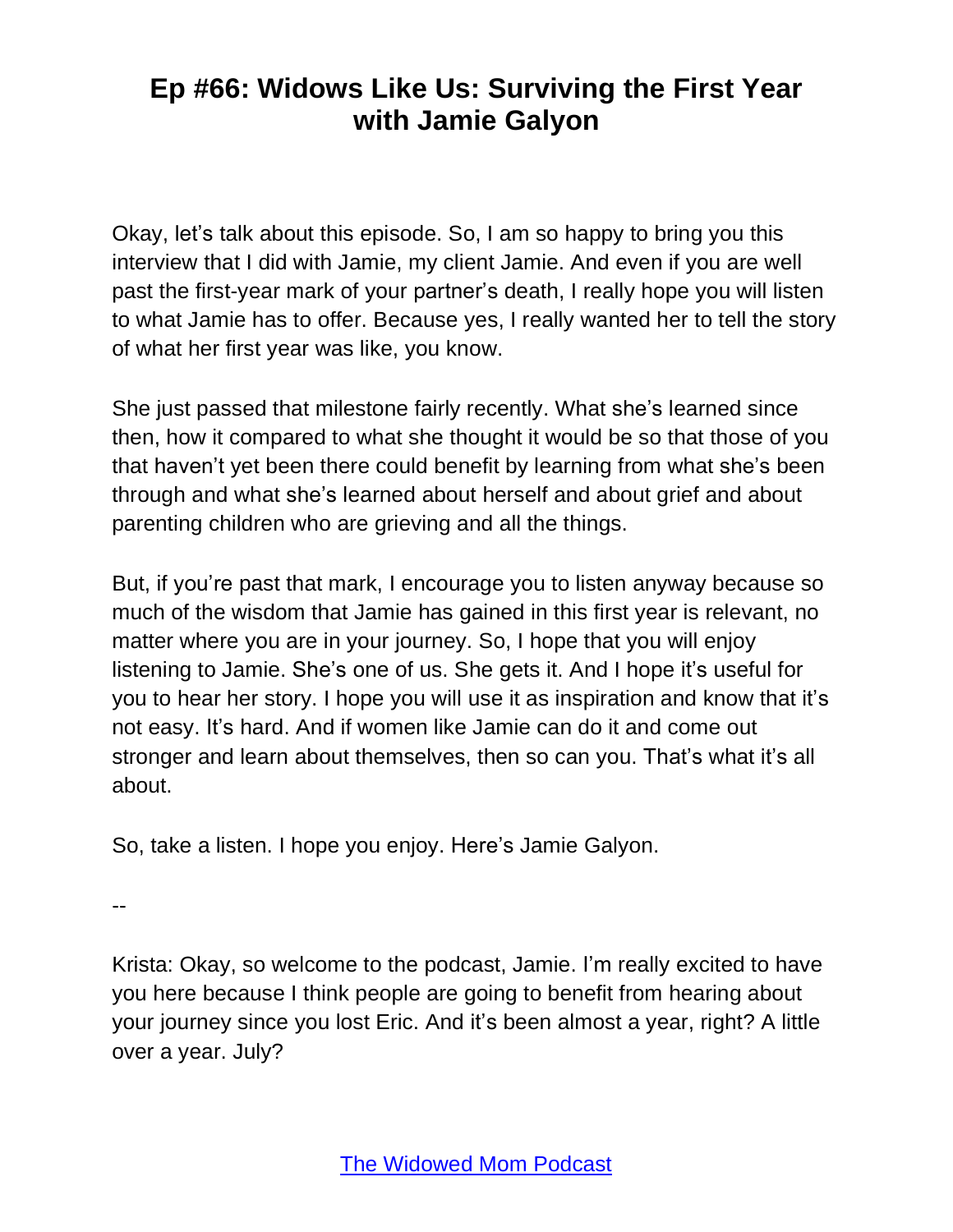Jamie: Yeah, July 25<sup>th</sup>.

Krista: Okay, well why don't we start by just having you tell us just a little bit about you, about Eric, about your life.

Jamie: Okay, well Eric and I were married straight out of college and waited a few years and had two amazing girls. And we had just moved into the house of our dreams, settled in, work was good. And then two falls ago in 2018, my stepmom got sick. She had been battling cancer, but we thought she was going to be okay. But she got sick fairly quickly and passed away in November 2018. And while we were there for her memorial, Eric started coughing. And it took about six weeks for us to get a diagnosis, but it actually ended up being stage four colon cancer. And he was diagnosed the day before he turned 44.

And so, the next six months, it looked like a completely different world for us. I became the caregiver. My parents, either my mom and my stepdad or my dad or my sister, and even once my stepbrother from states away came and my sister came from across the ocean. But we had kind of a rolling group of people staying with us to help us with the girls and so that I could focus on Eric. And so, just past six months from his diagnosis date, he passed away. And then here we are.

Krista: So fast.

Jamie: Very fast.

Krista: And how old were your girls at the time?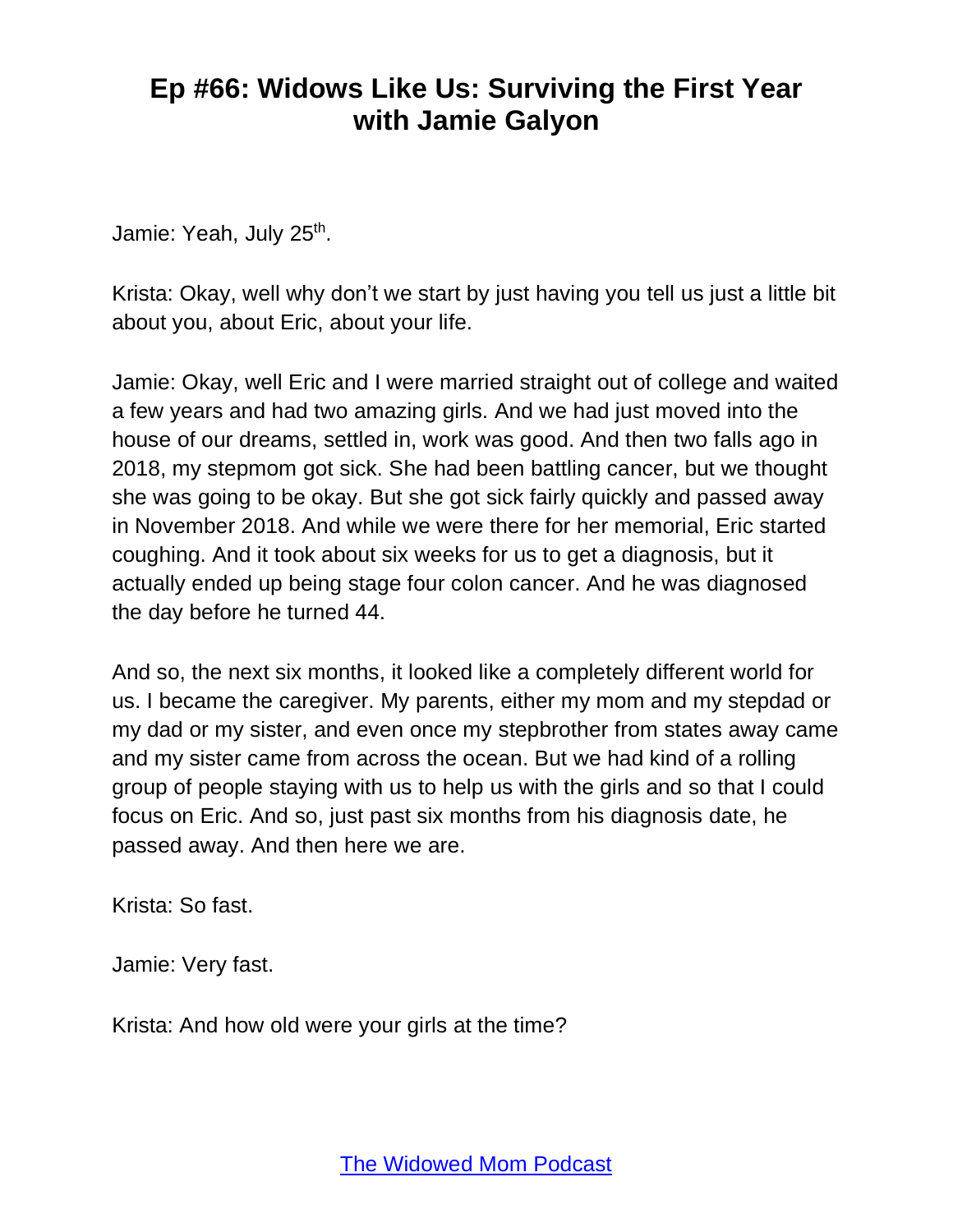Jamie: So, when he passed, Aubrey was nine and Alex had just turned 13. She turned 13 five days before he passed.

Krista: Yeah, that's actually almost the age of my kids. What was Eric like?

Jamie: He was quiet and gentle but so funny. He would just have these little zingers that would just have people rolling. And some of my favorite memories of him were when he got laughing so hard that his face turned red and his eyes started watering. So yeah, he was very kind and gentle and quiet. He wasn't the loud boisterous one. But he would just quietly add these little zingers into the conversation.

Krista: That's kind of a lot like you in my experience too. You're not the boisterous one either. You're, kind of, always quiet, but you always have some witty little thing.

Jamie: Yeah, that's why we get along.

Krista: I can see how that would have been a good fit. So, what I would love for listeners to benefit from – because I think the first year has a lot of stigma attached to it, a lot of expectations, some of which are accurate, some of which are wildly inaccurate, some are useful, some are incredibly not so useful. So, I really want people to benefit from hearing about your experience the first year after Eric died, what it was like for you, what you would recommend. So, those are the kinds of things I'm really looking forward to sharing with them. Can you talk just a little bit about maybe those first initial acute grief months for you, or weeks, or whatever it was for you? Can you talk about what that was like first?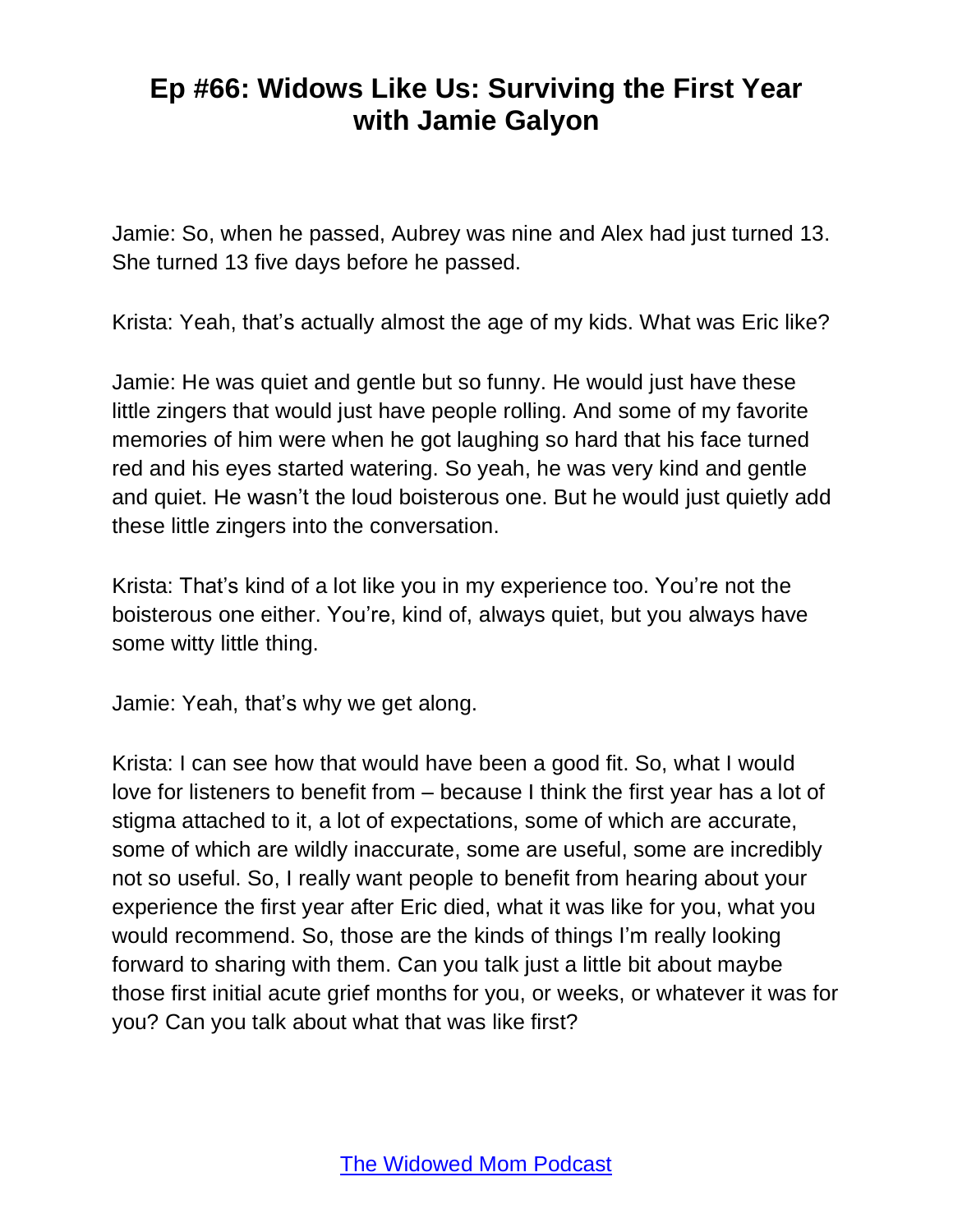Jamie: Yeah, I feel like since we saw it coming – we didn't see it coming for a long time, but we had at least some notice – I feel like acute grief for me looked like some days of just thinking, "I can't do this. I shouldn't be going to the funeral home to plan my husband's memorial. This isn't a thing. This isn't the way it should be." There was a lot of arguing with the reality of it.

And then I feel like acute grief fairly quickly turned into numb for me, that I had less weeks of, "I can't get out of bed. It's just too hard." And fairly quickly turned into, you know, not, "I can do this," but I did a lot of buffering. I did a lot of buffering with TV. I did a lot of buffering with food. I did a lot of buffering with, "I've got to take care of the girls and not think, not get worried about emotions." And I didn't feel a lot of those emotions for a few months really.

Krista: Do you think you were, like, intentionally numbing, or was it just survival?

Jamie: I think I didn't know the difference at that point, but I think it was just survival. I think my body said, "This is too much to take in all at once." So, it would let me – I would have moments of intense grief followed by just numb. I wasn't happy, but I was just numb. I couldn't feel anything. I couldn't feel sad, angry, mad, happy, joyful. Like, all the emotions were just numbed down so that I could handle them, I think. You know.

Krista: Yeah, I think that it's kind of a gift in a way, for some of us, that our body does that and our mind does that. Because I kind of try to imagine, what would it be like to experience the full width and depth and breadth of all of that emotion at one time. I think it would just be more than a human could almost handle.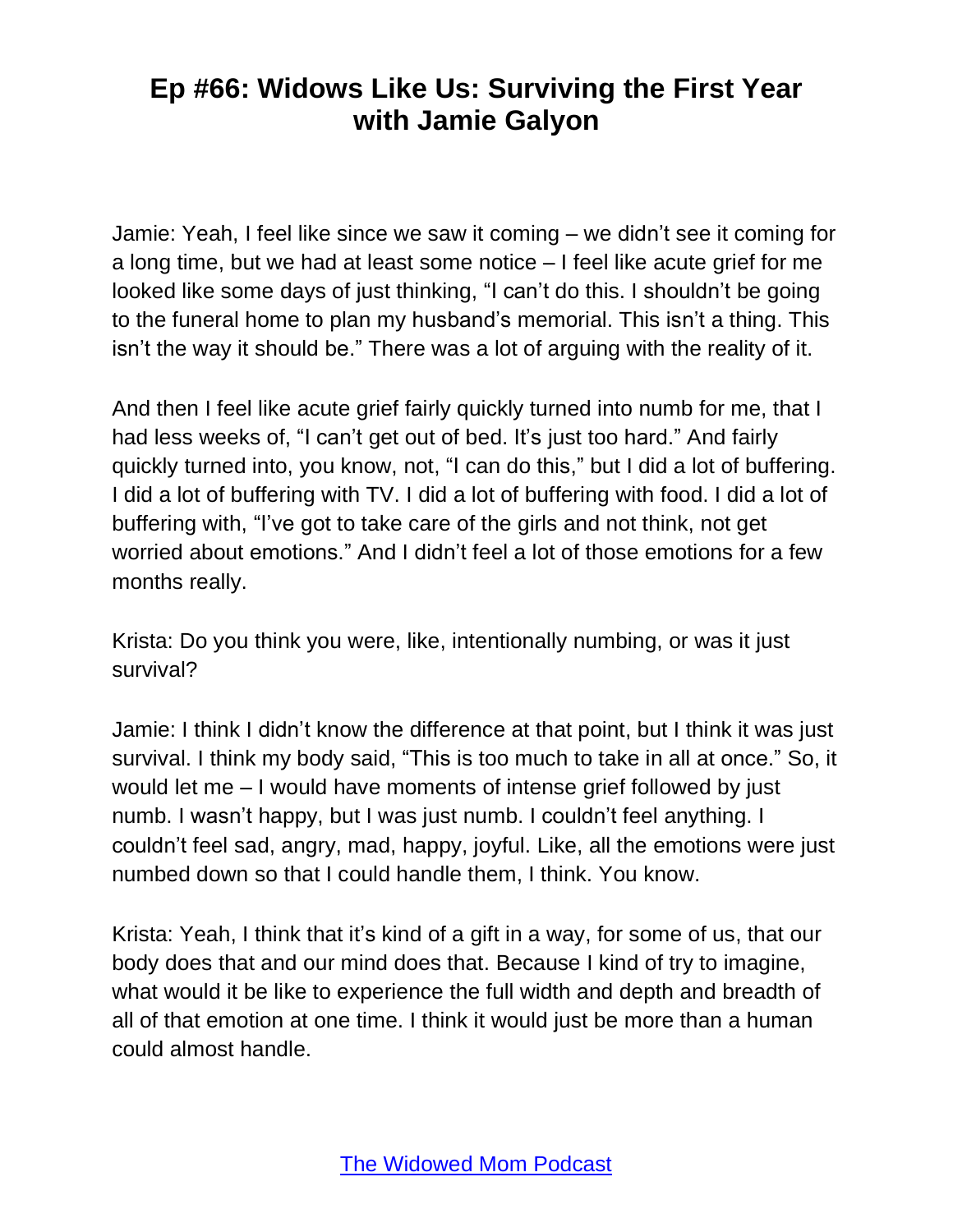Jamie: Yeah, absolutely. I just think my body was like, "Nope, this is too big." You know. And would just let little bits out at a time. I would go for really long bike rides and that was really the time that I could feel, my body could let that emotion pass through me because I was moving and I was getting it out and, you know, so I kind of used bike riding a lot in those first couple of months.

Krista: Yeah, it's such a great coping mechanism to be able to physically move your body. What was going on with your girls and how you were relating to them in those earlier days?

Jamie: In the first few weeks, leading up to the memorial, they shocked me so much that they wanted to sing at his memorial, they wanted to talk at his memorial, they wanted to do their sign language choir at the memorial. Like, I wrote my speech and had one of my best friends read it because I couldn't even stand up and speak. So, they just shocked the heck out of me, you know. I was shocked. So, they obviously showed a lot of grief and there was a lot of moments where it was, you know, why did this happen, how could this happen?

My younger daughter, Aubrey, slept with me for quite a few weeks because she just didn't want to sleep – they both were sleeping in the bedroom with my sister when he was towards the end, which was a blessing that she could be there with them while I was with Eric, you know. As soon as he passed, then Aubrey moved into my bed and was there for quite a while and I think that's fairly common.

But because we had had so many people in our house kind of nonstop for six months, it was a little different for us in that after the memorial, you know, people offered to stay. People were willing to stay. But all three of us kind of felt like, I want my space, you know. And that has continued, even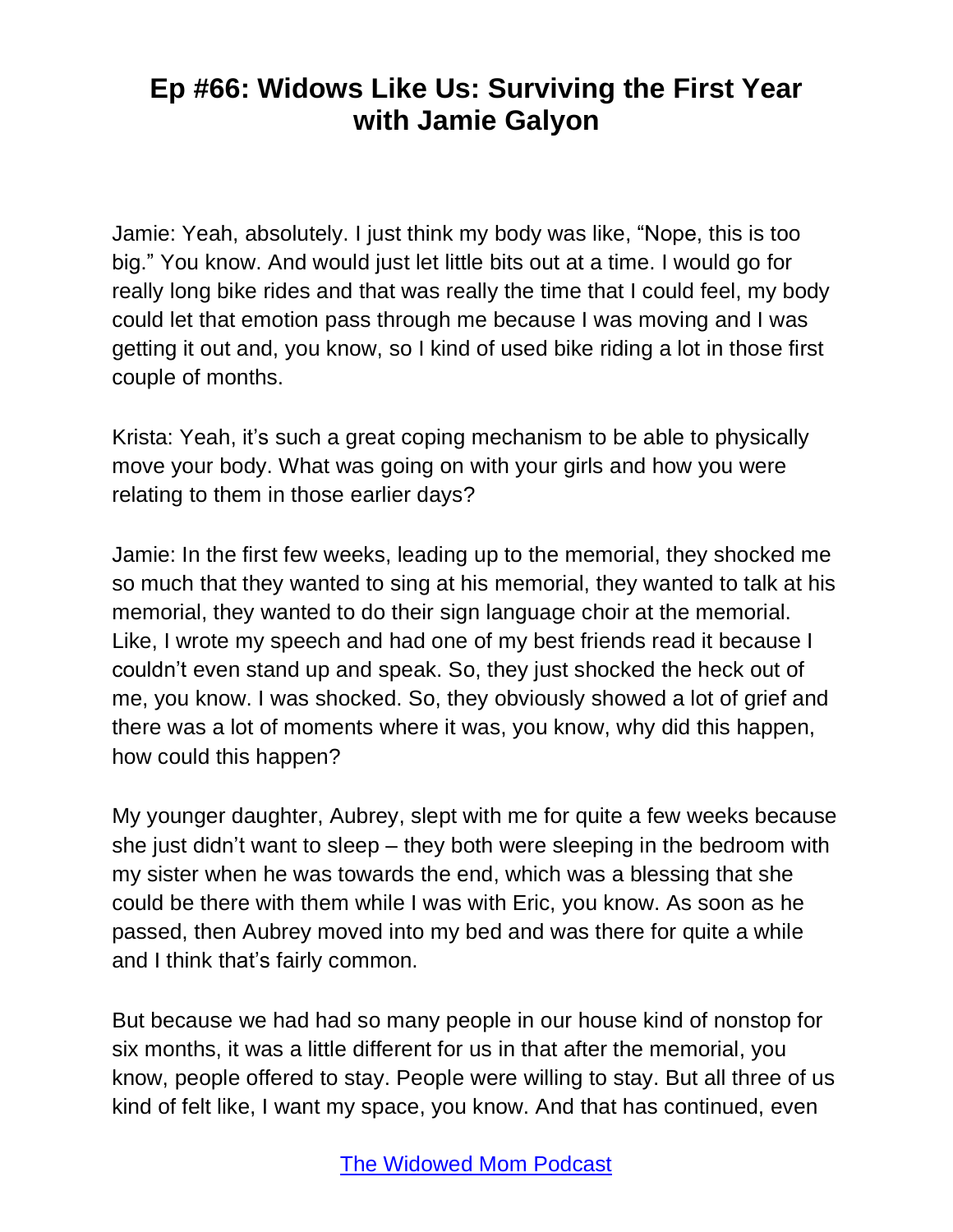on the anniversary of his death. We just want to be the three of us, you know.

I mean, we've obviously seen family since then, but I think to some extent, they sort of shockingly were ready to figure out how to o this, like how to do this together, how to keep moving forward. They weren't stuck the way that I kind of had expected them to be. And I think it's a function of how he passed.

Krista: Because they had a little bit of a warning.

Jamie: Right, and because it had been so intensely emotional for six months with him being sick. And I think all of us, we started calling them no-mores. And it was things like no more worrying about what's going on at the hospital while I'm at school and no more worrying about what the test results will look like and no more having you be at the hospital while we're at home.

And there were a lot of things that even though we all said we would pick Eric here no matter how it was any day of the week, there were things that were not as emotionally tough as it had been in those months leading up to it, you know.

Krista: Yeah, so it sounds like they could see some of the benefits without doing what some of us do, which is, like, forcing them.

Jamie: Yeah.

Krista: What was your experience like in terms of cognitive functioning? I think a lot of women are really surprised when they go into widow fog and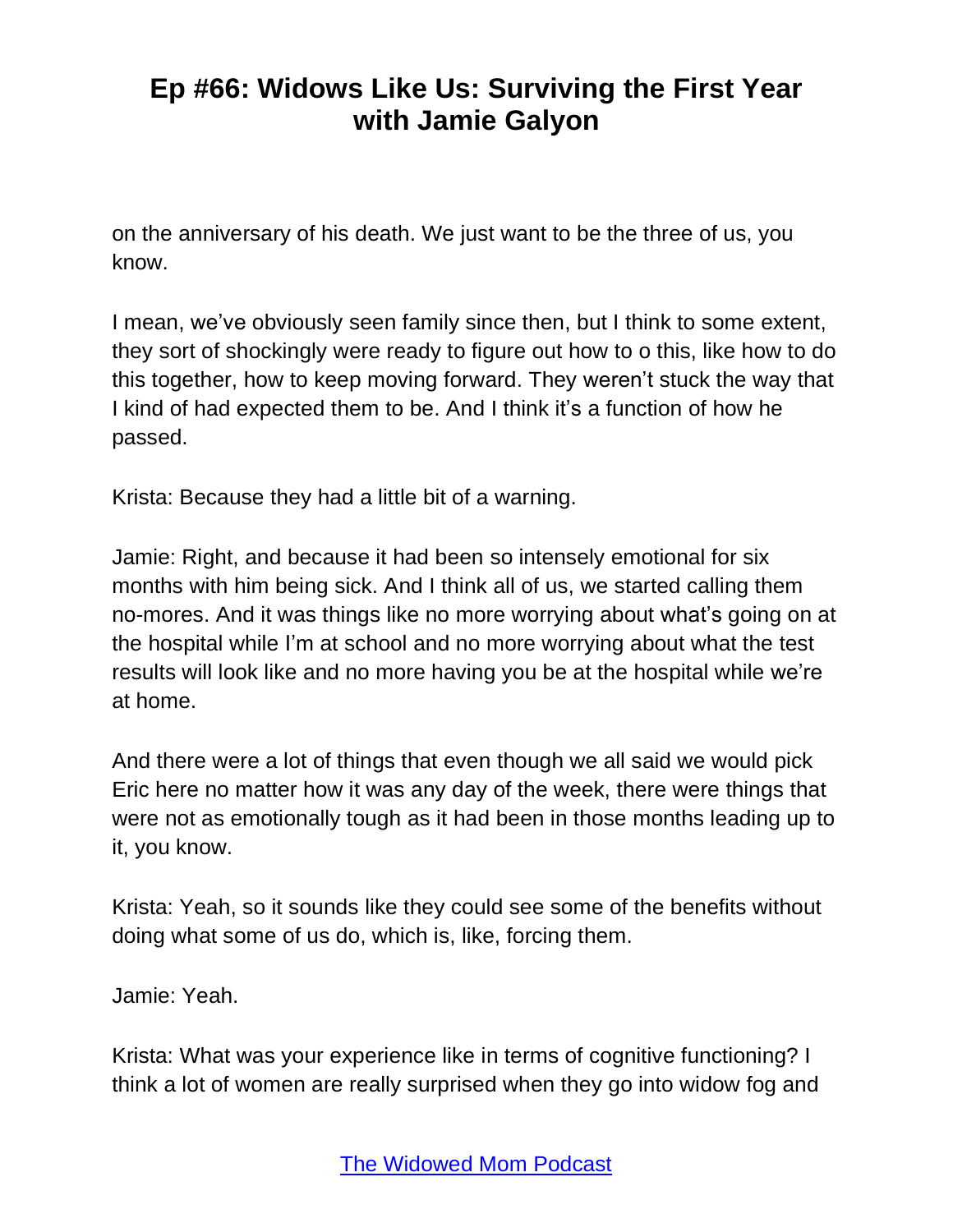they really don't expect that and nobody kind of warns them. Did that happen to you? What was your experience like?

Jamie: Oh, that widow fog is legit. It is intense. So, my company, the company I work for is just incredible and had supported me for the full time that Eric was sick. So, while I was in that numb stage, I thought, okay I can do this. I can go back to work. And when I got back to work, I was like, "Nope. My brain does not want to focus on work."

I'm a civil engineer and I have to do a lot of math and concentrating, and concentrating is not something that was possible for me for about six months.

Krista: When did you try to go back to work?

Jamie: I tried to go back in September. So, a month and a half later. That lasted less than a month. And then I tried again in November, and again, that only lasted a couple of weeks. And thank goodness my work is incredible and is fine with me trying to figure it out, you know. And then in November, I joined your group, and so I spent – December was living with intention. And I worked really hard on the thought that I can do this, that I can go to work and be a mom and, you know, run the household. And when I got there in January, it was a different ballgame for me. By January, I could do it. But up until then, there was no concentrating to be had.

Krista: I always kind of wonder, you know, because people will ask me, when are they ready for coaching? And that's always one of my concerns is just making sure – because widow fog is so common, and I had it definitely for sure, I really struggled. I remember reading comprehension being an issue. I wanted so badly to educate myself and I would read things and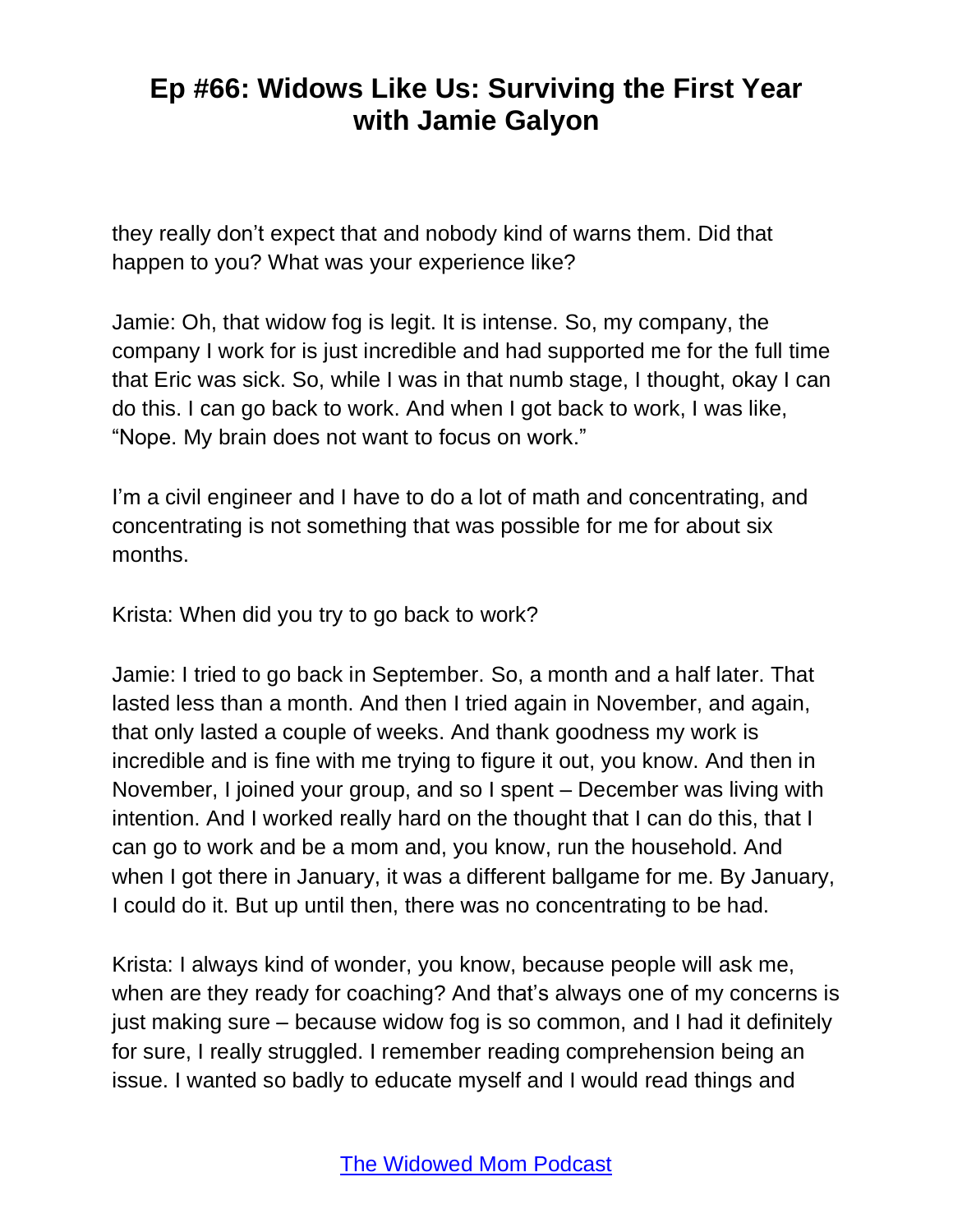they just wouldn't sink in. I would read it and re read it and re read it and just get so frustrated about that. So, when you started the program in November, was there any challenge in terms of actually doing the daily work?

Jamie: I don't think so because it was a small amount. You know, it's never an overwhelming amount of work. And that doesn't mean there aren't some days where I'm like, "I can't do it today. It's not happening." But I think I was so determined to find something that would help, that would make me feel like I was heading in a direction, any direction, that it was between the two, being a small amount, and being something I was really determined to do, I could make it happen, you know.

And knowing that – I mean, there were times, I remember a coaching call where I said, I can't concentrate. I just can't do this. And knowing that there was grace there, both from you and for myself, that I could do what I needed to do, you know. I relate widow fog, when I told my bosses – because it feels like people who haven't experienced it really just don't get it. And I said it's sort of like trying to lift a weight that you just physically can't lift. Like, I physically cannot make myself concentrate. It's not because I'm sitting here crying. It's not because I'm in the depths of despair. It's because my brain physically cannot concentrate on something.

Krista: Yeah, I think the best way for me to explain that and think about it is it's like that little buffering wheel that you get on your computer when it's thinking and spinning and processing. It's like it's trying to hard to focus on whatever it is or process whatever it is, but the bandwidth is just gone and it just spins. Do you still have any of that? Has it lifted all the way do you think?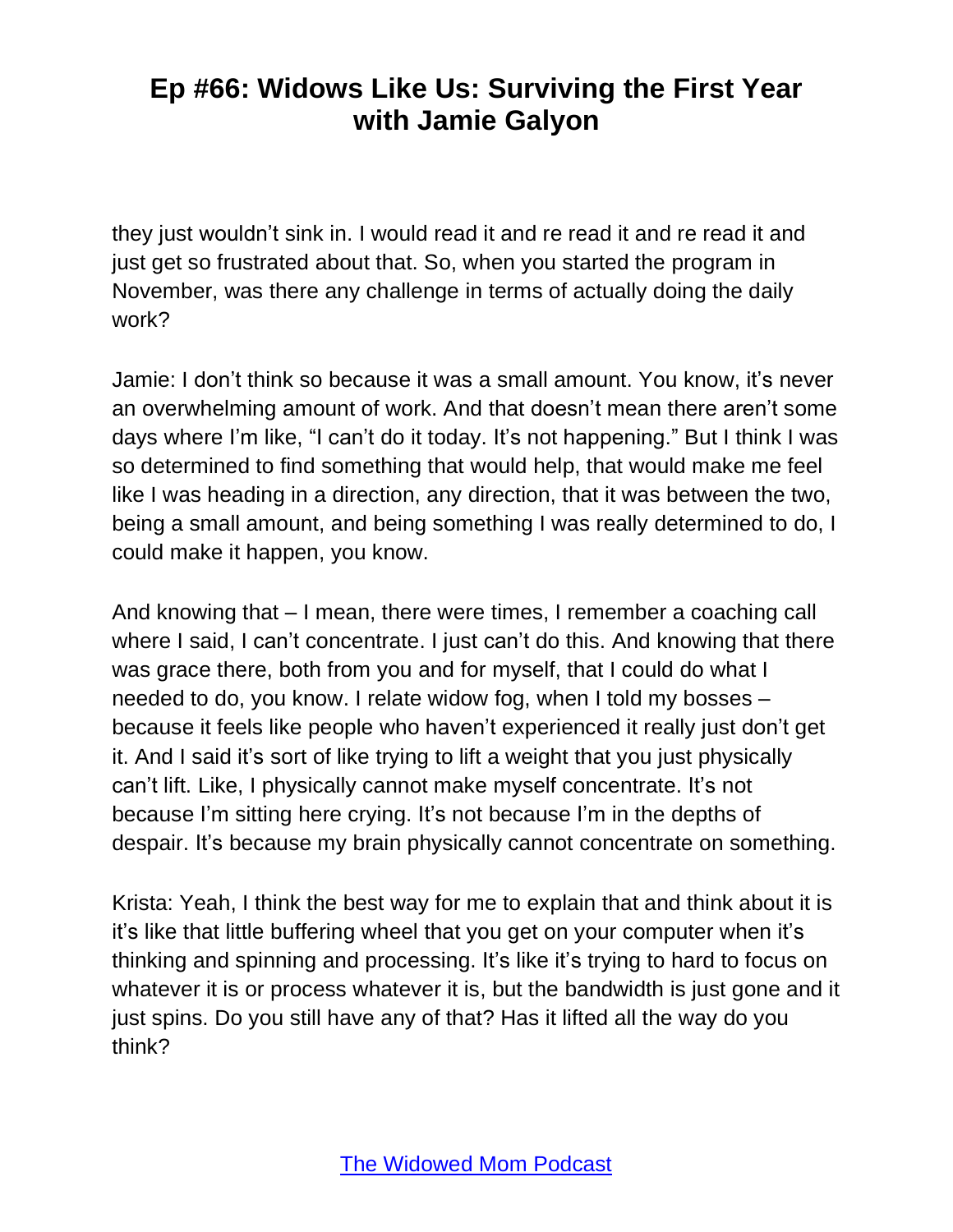Jamie: It's definitely not all the way gone. But I can identify it and I can give myself more grace for it and understand what it is. I feel like COVID has not helped because being home and having the girls with me all the time, I feel like there is less opportunity for me to do things that – you know, we talked in the beginning about how you don't want to buffer, but you also want to give yourself that break from emotions.

So, at the time, I was working on quilts and started doing some arts and crafts that would keep my mind focused on something else and give it a break from the grief. And I feel like with COVID, my brain is going from work to mom to housekeeping to grief to work to grief to mom to – you know, and it has less of that break. So, I find it coming back and I've had to go – every morning, I go for a walk and I have time that is mine that I can do what I need to do to give myself…

Krista: Yeah, can you talk more about that. How do you carve out time for yourself? Because I think a lot of people think that's elf-care is massages and pedicures and it's floofy. What is your self-care like? What works for you? How do you make it happen?

Jamie: It is tough. And I go through waves where 've got a routine and I'm good. And there's other times when I'm not. Right now, it looks like going for a walk every morning with my dog. It doesn't matter how everyone woke up. Mom's out the door, you know. And it's usually at bedtime. I get the girls to bed early enough that I have some time afterwards. Alex always asks, like, how are you up so late? Because I need a half-hour by myself. And my girls are old enough so that they can understand.

So, we do a lot of talk about, like, I need some alone time. And they both now are able to say, "I need alone time." And we all respect each other's need for that. And Mom Goes On program has also become my time, you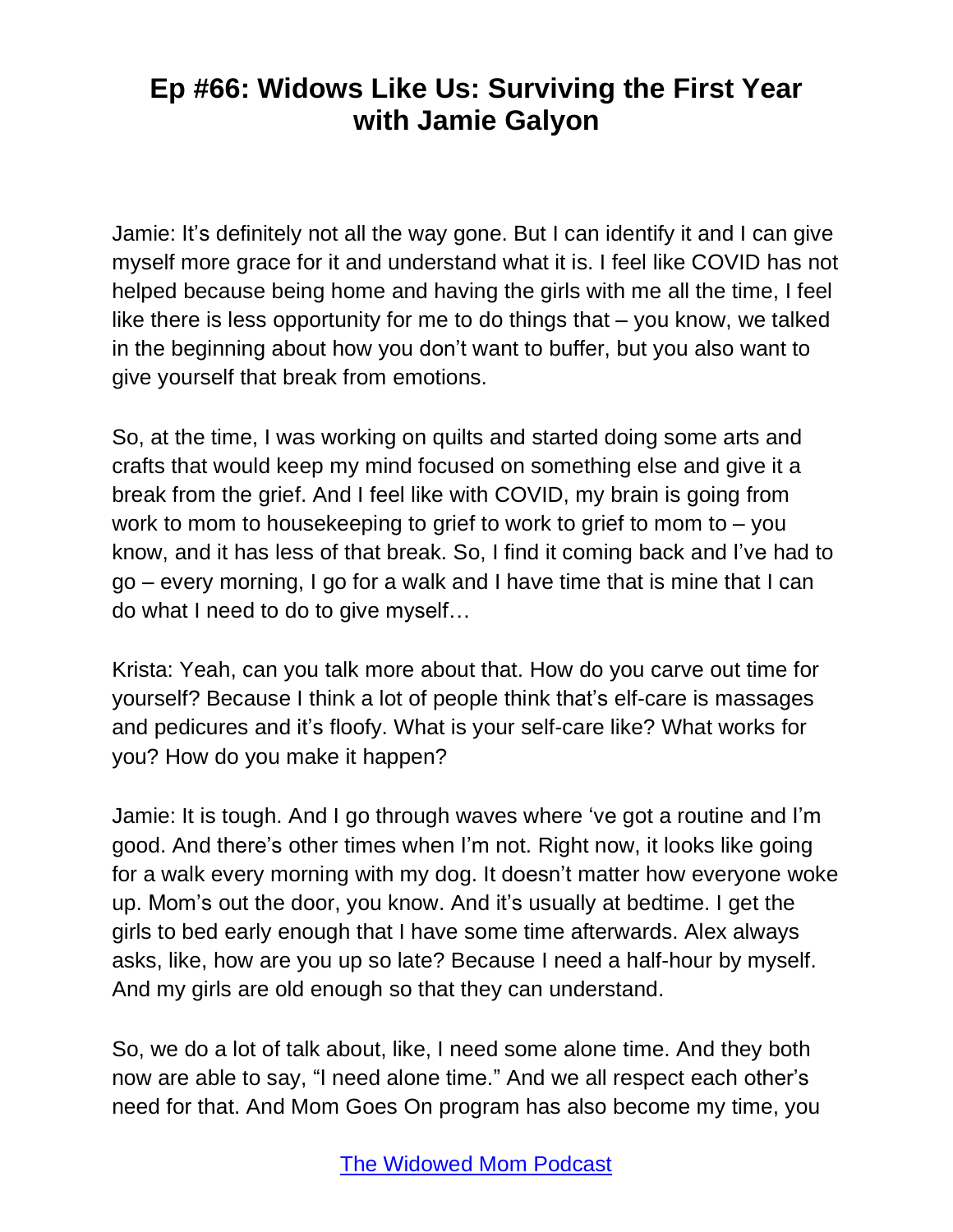know, that I say, "I'm going to go work on Mom Goes On." And that doesn't mean the half-hour or hour I take isn't all Mom Goes On. There's 15 minutes to a half-hour that's truly workbook time. But it's kind of my way of saying I'm taking some time for myself.

Krista: I love that. I love it. At what point did it feel like – I remember thinking of it for me as like I came up for air – what point was that for you?

Jamie: Again, it's such a rollercoaster. I feel like I felt like I was coming up for air when I was numb. But then when I stopped being numb, I was like, I was more numb than I realized I was, you know. I feel like at about six months was when I was like, "Oh, no I can do this." You know. I can do this and find some joy.

The girls and I went with my sister and her family to Disney World in January and I thought, leading up to it, I was like, it's going to be hard, it will be okay, but it's going to be hard. And we found so much joy, even finding Eric in the parks in places, because Disney was his jam, you know. And so, that was one of the first times that I could see grief coming along with us and not feeling like it ruined things, just that it was with us and that was okay, you know.

Krista: So, we started coaching only four months after Eric died, five months?

Jamie: Not even, three.

Krista: So, I know – you became aware of me because of your cousin?

Jamie: Yes.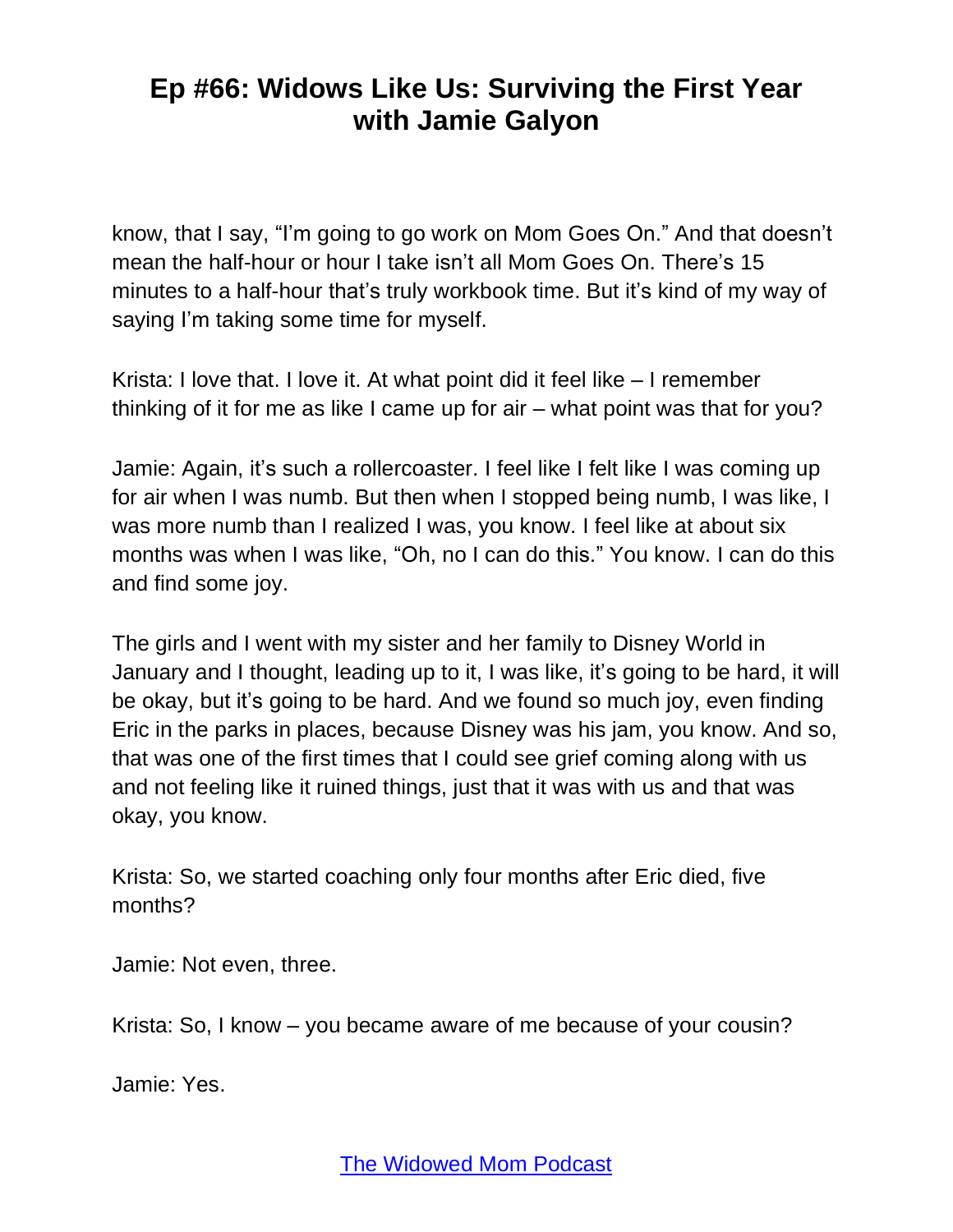Krista: So, Jamie's cousin is my virtual assistant, the amazing Becky. I'm curious how that came to be. Because I never really talked with her about that or you, I don't think. How was that received. How did she bring it to you? At what point did you said, "Okay, I think I'll give it a shot?"

Jamie: Yeah, so she started being your virtual assistant before Eric passed and is smart enough not to tell me such things while Eric is sick. So, I did not know. But after he passed, maybe even a month after, she said, you know, "I work with someone who might be a good resource." She gave me your email, but I didn't email right away. But she pointed me to the Facebook group. And through the Facebook group, then I started listening to the podcast. And that's when I found out about the group and became one of the first, you know, in that first month of the group. Trust Becky to know exactly when to tell me about it.

Krista: Did you feel ready for it when it became time?

Jamie: I wasn't sure and I felt like I had to trust your expertise in that, in that first interview call. I felt like, I don't know grief. I know that I'm coming out of numb. I was definitely out of numb by then. But without knowing what was going on, I wasn't sure. I felt like I was making the right steps. I was working on myself. I was working on how to support the girls. But I wasn't sure.

And I had just decided before we got on the phone that I was going to trust you to know whether it seemed like – I was going to be honest and tell you, you know, not hold anything back and trust that you would know whether I was ready or not, you know.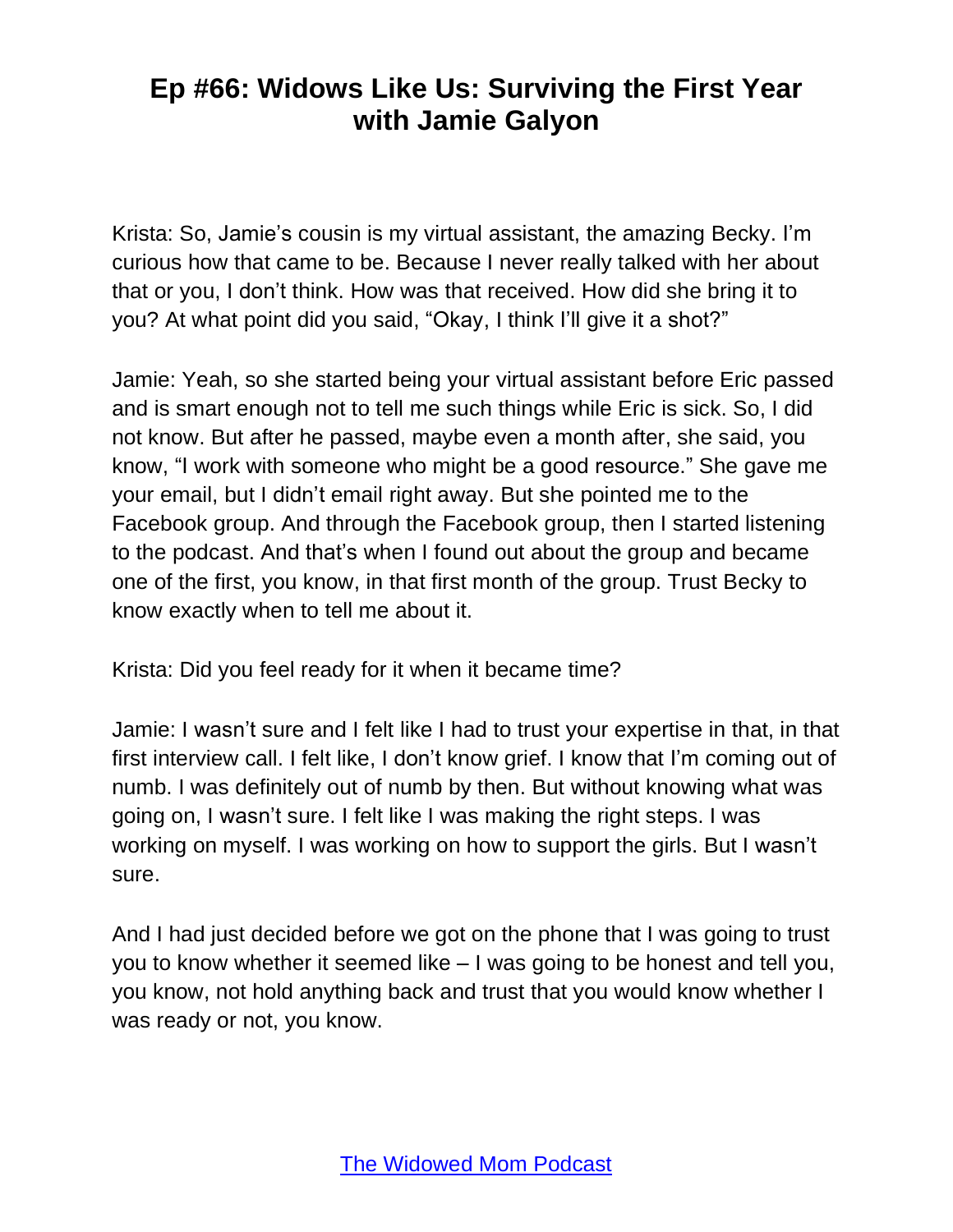Krista: I'm so glad you did. I was looking back through my notes from that very first call that we had. And it's amazing to me to see, not because of me, but because of you, how far you've come in terms of how you think about yourself and the way that you think about grief. I would love for you to share that with listeners. What did you know or think about grief before and how does that compare to what you know now?

Jamie: I think the biggest thing is that I thought feelings were something to be fixed, you know, that if the girls were upset, I needed to comfort them in a way, you know, not just comfort them and be with them, but to say, yes, you know, it's not fair but we're going to be okay. It's going to be alright. We will make it through this. And now, supporting them in their grief and supporting myself in my grief, it hurts. What is this emotion? What do you have? And I think the girls get sick of me sounding just like Krista.

Krista: Sorry, girls.

Jamie: They've started to come around. But for me, one of the biggest things we've actually talked about recently was the idea of being a screen in the water instead of a dam and to stop trying to stop the emotions and just let those feelings come. And it's a very different experience of grief.

I think, in the beginning, I wanted it to follow some linear path, where in the beginning, we're going to cry seven days a week. And then in a month, we're going to cry six days a week. And then in two months… yeah.

Krista: The engineer in you is showing.

Jamie: Yeah, and that is so not the way it works. But when we have hard days now, it's just a hard day and that's all that it is. And it doesn't mean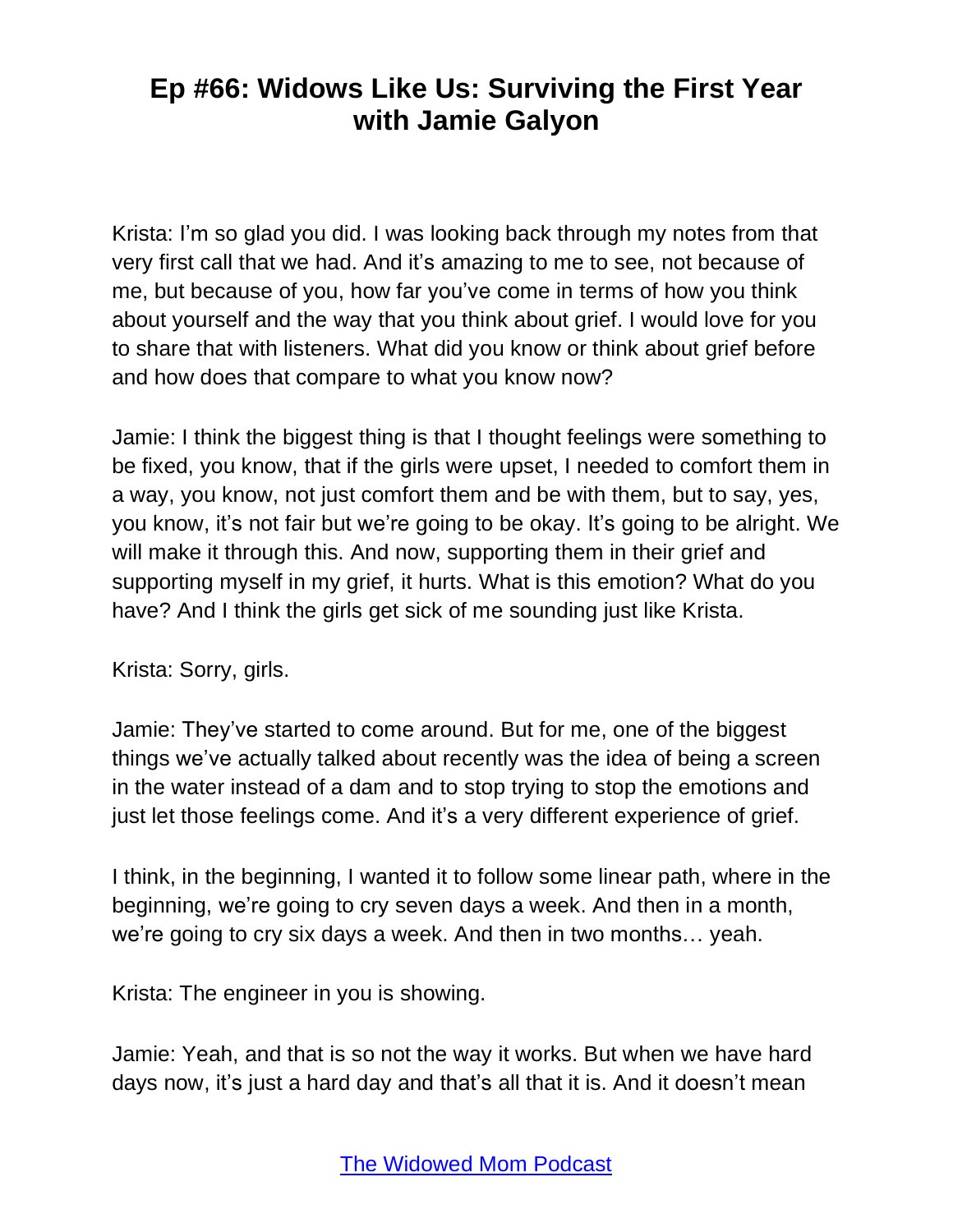something. Like, I think I was spending a lot of time in the beginning making those grief storms mean something, that it meant we weren't handling our emotions well, or if we weren't having a grief storm, that meant we weren't thinking about it, we weren't acknowledging him, we weren't missing him.

And now I get that it all moves together, you know, and that I can be grateful that he is not sick and hurting and that doesn't mean I don't miss him with every fiber of my being, you know. And that I can be super-upset one day and it doesn't mean I'm going to be upset the next day or the day after that. They're just feelings and they will pass through us and we will handle them as they come. And I think it is such a different experience of grief once you learn that feelings aren't a problem, you know.

Krista: Yeah, I think that's probably my favorite part of watching you is just becoming – I've seen you become so much more confident about how to navigate your own feelings, and then I've watched you share that with your daughters. And when you relay conversations to me about how that unfolds in your family, it's my favorite part of coaching because I know that – I'll cry if I think about it. But not only does it help you. But it transfers into your family and it impacts your whole family. And kudos to you for taking that skill and sharing it with your girls and changing the way that now they're going to parent if they someday choose to be parents.

Jamie: Yeah, and I think for me, it's easier. I think it's a typical mom thing, that it is easier to see it in your kids and be proud of it in your kids than it is necessarily to see it in yourself or be proud of yourself, you know. So, when I see us as a threesome handle things with strength and grace for each other, even fights, even sibling fights, that they're handled differently now than they used to be, that when someone's angry, I used to feel like, nope, anger is not okay, we've got to shut that down, you know. And now it's like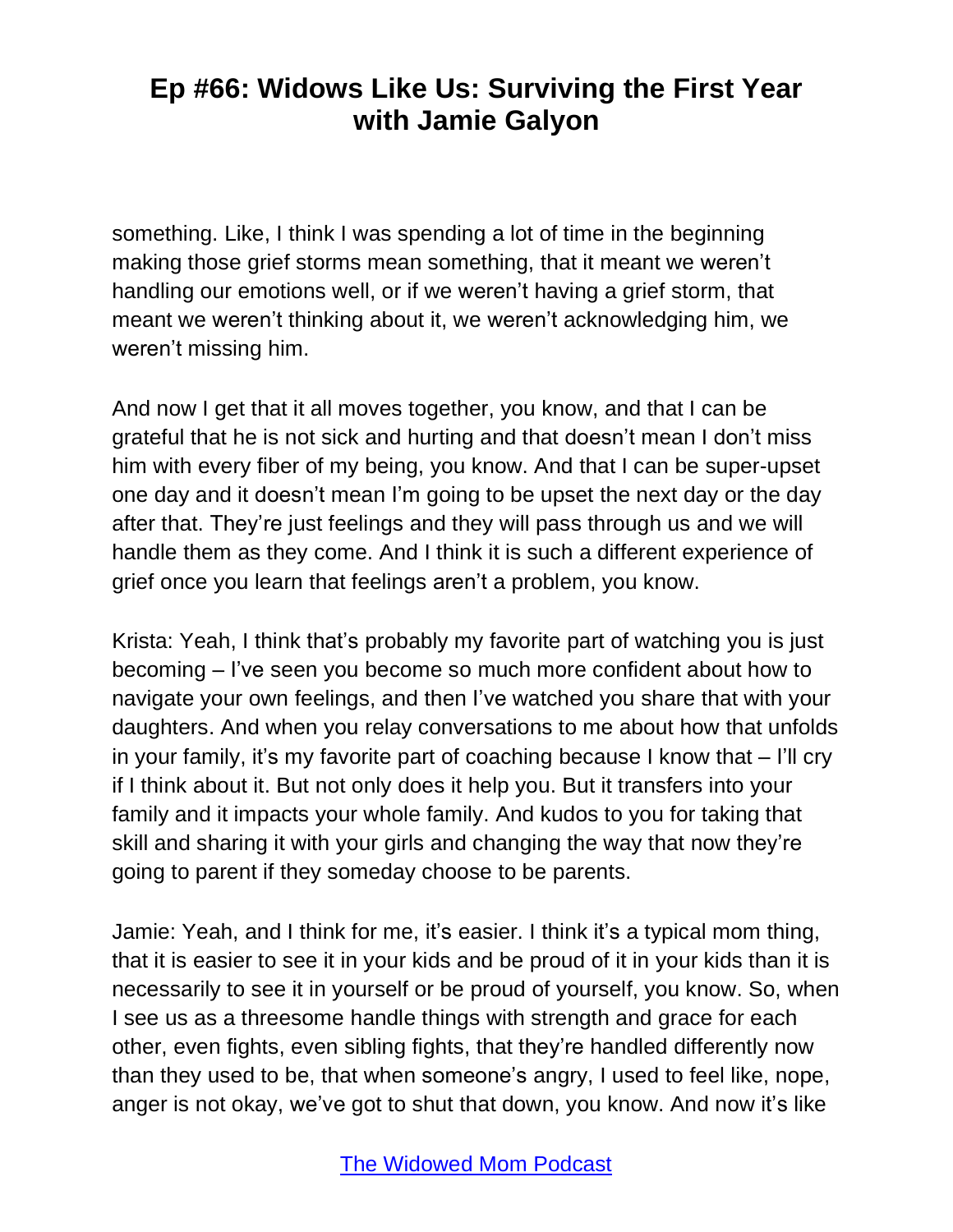anger is just another emotion. And there are ways to handle it that are not okay in our family. But the anger is not the problem. And so, it's just the way we interact entirely, the whole way we handle each other is different and has so much more calm and grace than it did before, you know.

Krista: And in the middle of a pandemic.

Jamie: That's an extra challenge.

Krista: Yeah, I remember, the first time we talked, that one of the things that you said was you were hopeful that you could become a family of three, but you just weren't really sure if you really could do that.

Jamie: Yeah, I felt like, you know, without Eric, what does this look like? Because we would just smile at each other and say, "Oh man, we just make a great team." That was our thing, we are partners, you know. And even things like going through security at the airport, I just remember thinking both of us telling each other, like, man are we good or what? We just know, somebody takes care of the shoes and somebody takes care of the liquids, you know. All those kinds of things that – my mom used to say you look like you're just dancing. Like you just know what each other's steps are and you just do that. And I thought, without that person with me, I don't know how to do this, you know

And I feel like still I miss it. I wish I had that. But I've become more confident in the fact that I can do it. I can. And sometimes it's moment to moment. Sometimes it's day to day. Sometimes it's weeks at a time. But I can handle it.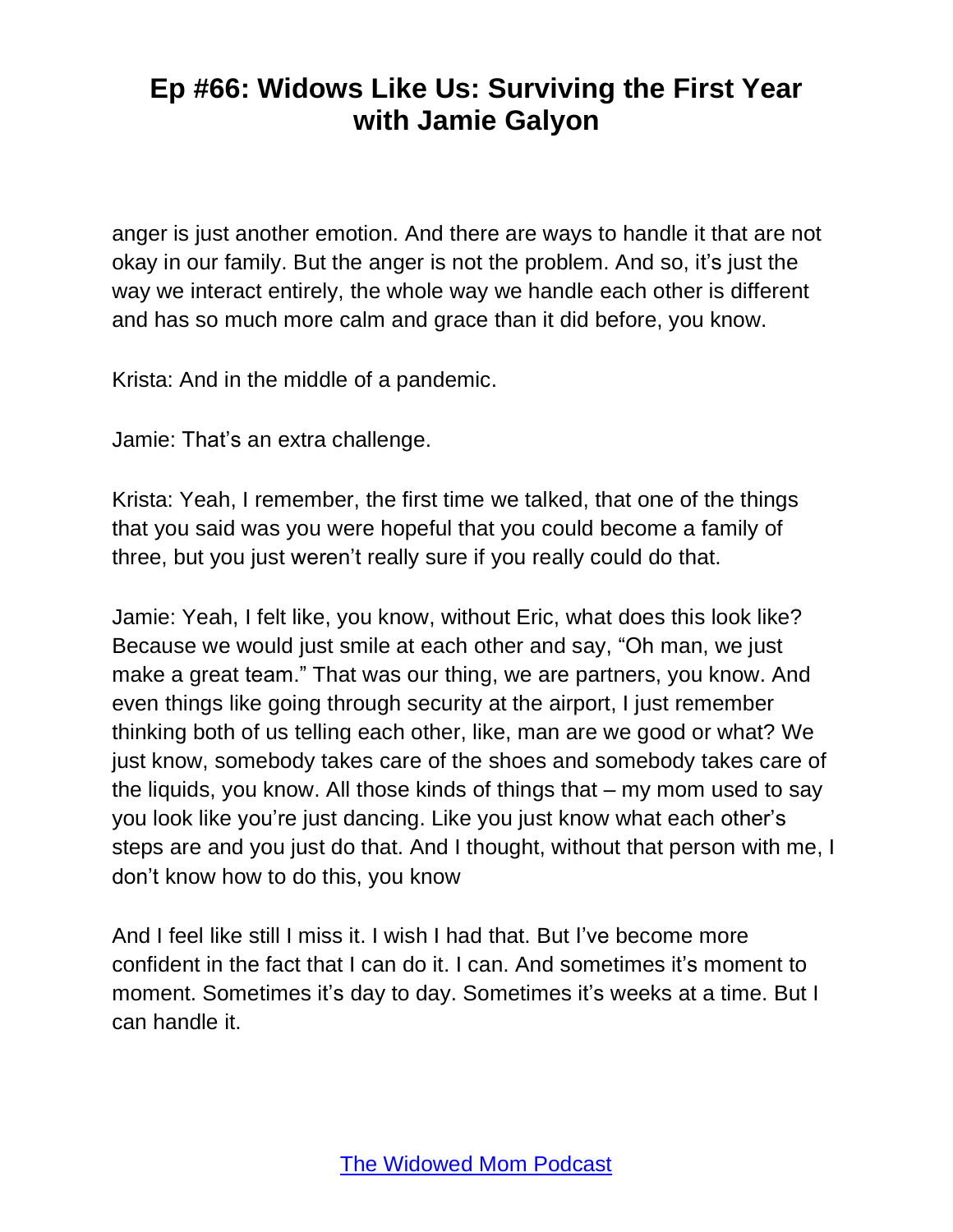Krista: Yeah, and from where I sit, you've gotten yourself there because you worked for that belief. I remember coaching conversations with you about the idea, your beliefs about whether you could do it, what you could handle, what you couldn't handle. And you really worked for that.

Jamie: Oh, absolutely. Absolutely, yeah, it did not come easily, you know. It was definitely something that needed a lot of work and a lot of practice in making decisions by myself.

Krista: Talk to me about that. How has the experience of decision-making changed for you?

Jamie: Well, so Eric and I were together my entire adult life. I mean, I went from being a kid in my parents' house to being a college student dating Eric, to being married. So, until Eric passed, I had never made a large purchase by myself, ever. And he was not an engineer, but he was in technology and had that same engineer brain. So, we would make spreadsheets and pros and cons, you know.

And so, I think the first thing that broke was my refrigerator and I remember thinking, I can't do this. Like, who do I call? How do I get this fixed? How do I make – and now I look at it and go, "It's a refrigerator. It's fine." You know. But at the time, I felt completely frozen in it. And then to have it become that there's not a right or wrong decision, that really changed it for me, the idea that I was going to make the best decision I could and that made it the right decision. Not that there was inherently a right or wrong decision, you know.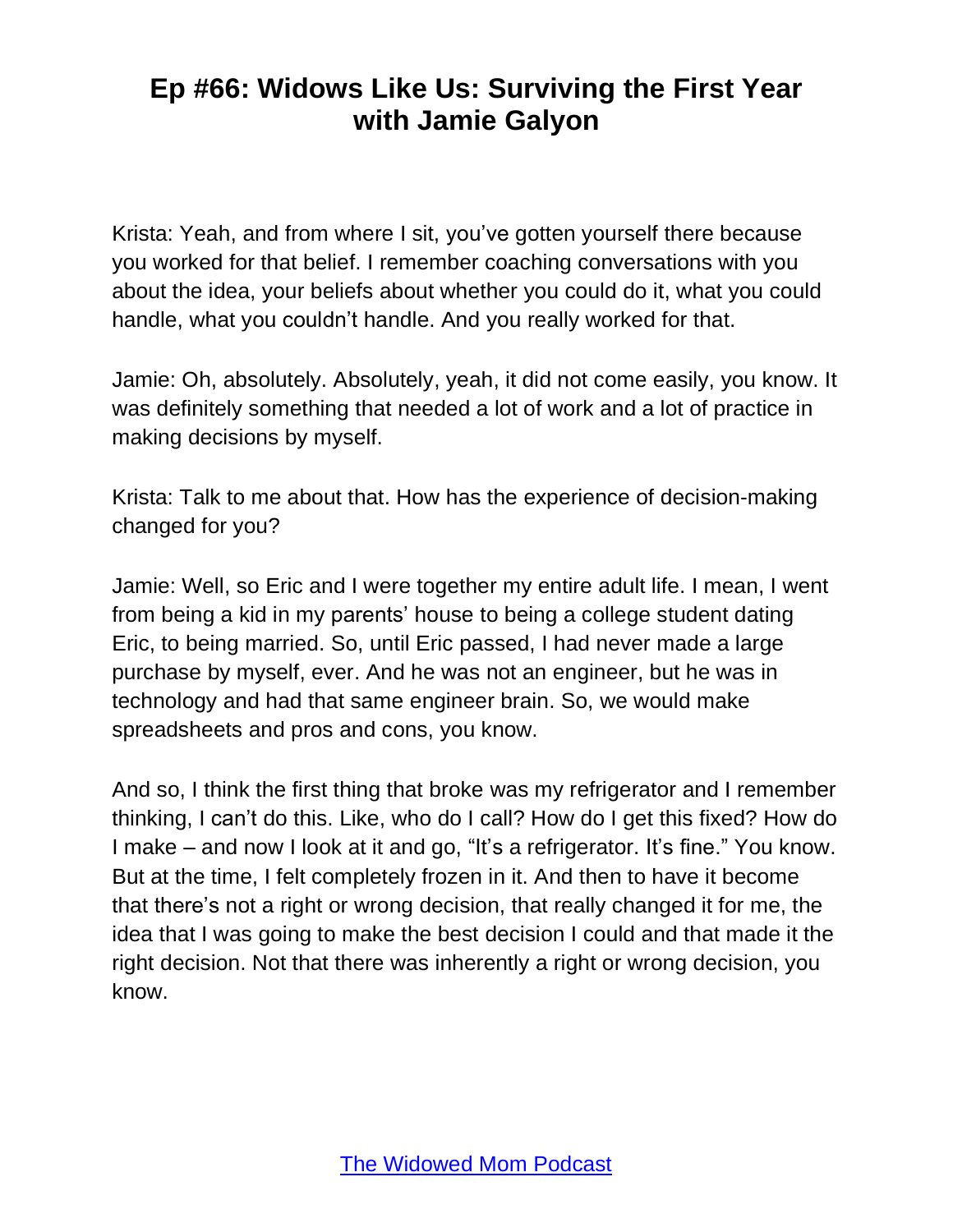Krista: I want everybody to rewind and listen to that again. There is no such thing as a right or wrong decision. You get to decide if it was the right or wrong decision.

Jamie: Yeah, and so, I mean, we've had a string of things break around here. I feel like that might be a common theme for widows. Like, seriously, why now? Why is everything breaking? But I think I told you that, a month ago, our oven broke. And instead of going, "Oh my gosh, I can't do this. How am I going to handle this?" I was like, this is a good time to practice some decision-making. And I can do this, you know. It's just an oven. No big deal.

And I didn't spend that time spinning and thinking, "What would Eric want me to do? What would he think the right decision is?" Because the fact is, part of the reason we were such a good team was because we thought alike. And I feel like I have him with me in that, you know. And that was another huge one, was the idea that he's with me because I decide he is. That was huge. That was mind-blowing.

Krista: How did that unfold for you?

Jamie: So, I thought, when he first passed, that I should just feel him. I was desperate to feel his presence and I thought something was wrong with me that I couldn't. And therefore, now that I know this, my brain looked for all the evidence that he wasn't with me. And as soon as we got to that part of the program and I realized that it was my thoughts about him that formed the relationship and my thoughts about him that caused my brain to look for his presence, then I started seeing him everywhere. And now it goes in waves, that I won't be thinking those thoughts, and I don't see the evidence. And then I will be thinking those thoughts and there are beautiful sunsets, especially with the fires right now, I'm blessed with sunsets.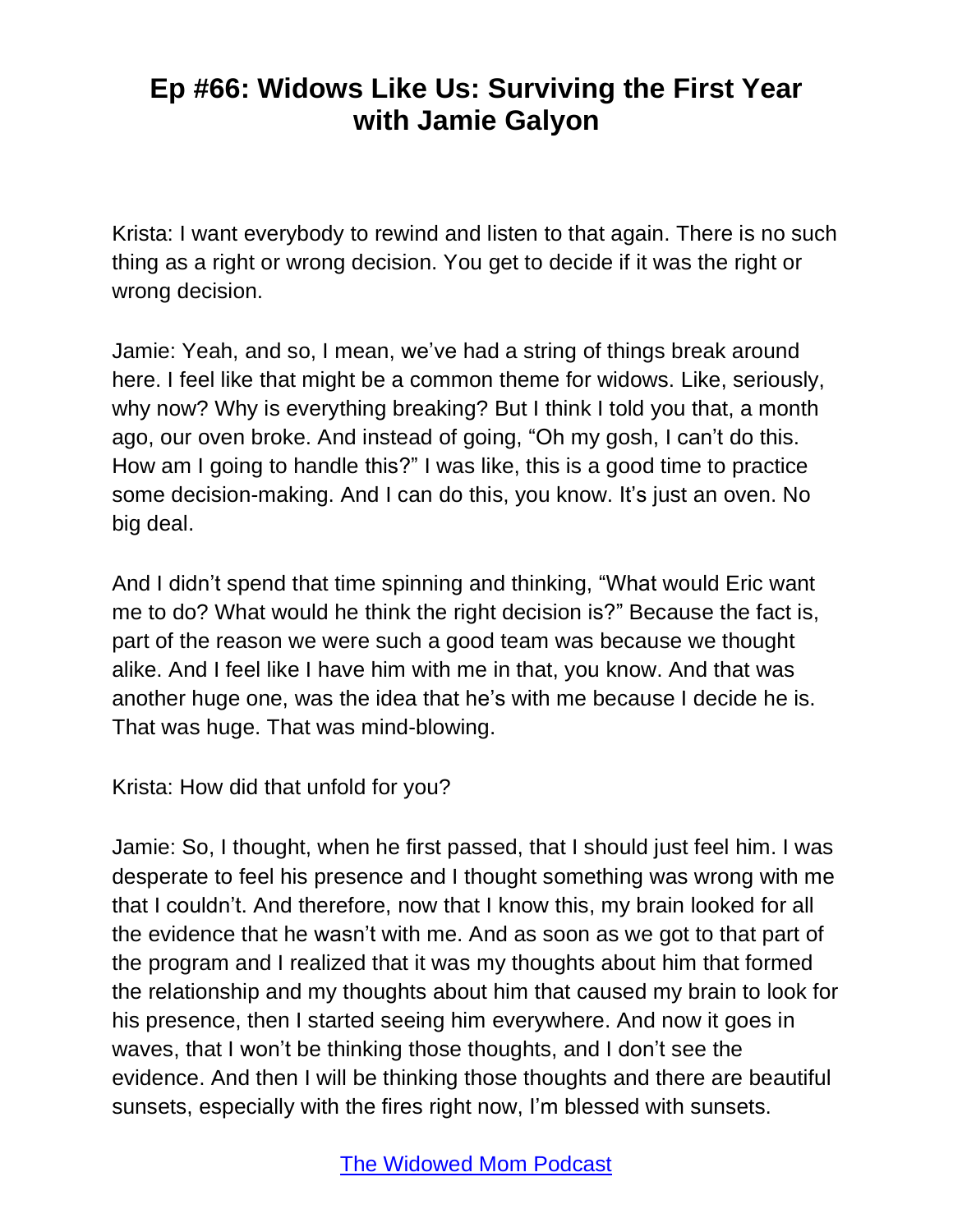But sunsets, butterflies, yellow birds, like, they're everywhere because my brain is looking for them. And so, I've kind of chosen to believe that I can make these decision on my own because I'm capable and because I know him so incredibly well that if I feel the need to know what he would think, I know what he would think, you know. I know that he would actually not approve of the oven I bought because he would want the one that you could control from your smartphone. Which I think is ridiculous. But he would be like, "Yes, yes we should be able to control it from our smartphone."

Krista: So good. Yes, I think it's such a big deal to know that we can generate a sense of connection with our brain. We can choose to believe they're with us or we can choose to believe they're not. But we get to choose and we don't need anybody else's permission. It's pretty freeing.

So, okay, so you just go through your first deathiversary. Talk to us about what that was like? How did you expect it was going to be? And then what was it actually like for you?

Jamie: I knew it would be a hard day. And I knew, with Alex's birthday five days before, I was determined to let her lead that ship. But when she said she wanted to try to just have the best birthday she could and not make it – you know, we had a conversation that was like, do you want to go to the cemetery? Do you want to do something relative to daddy for your birthday? Or do you want to just do your birthday?

And she said since the anniversary was coming up, she just wanted to focus on her birthday. Okay, no problem. So, I was working really hard to make it as happy a birthday as it could be. And we still had moments, but you know, tried to focus on that. And then basically the day after her birthday, I felt like all those days leading up to it were really, really difficult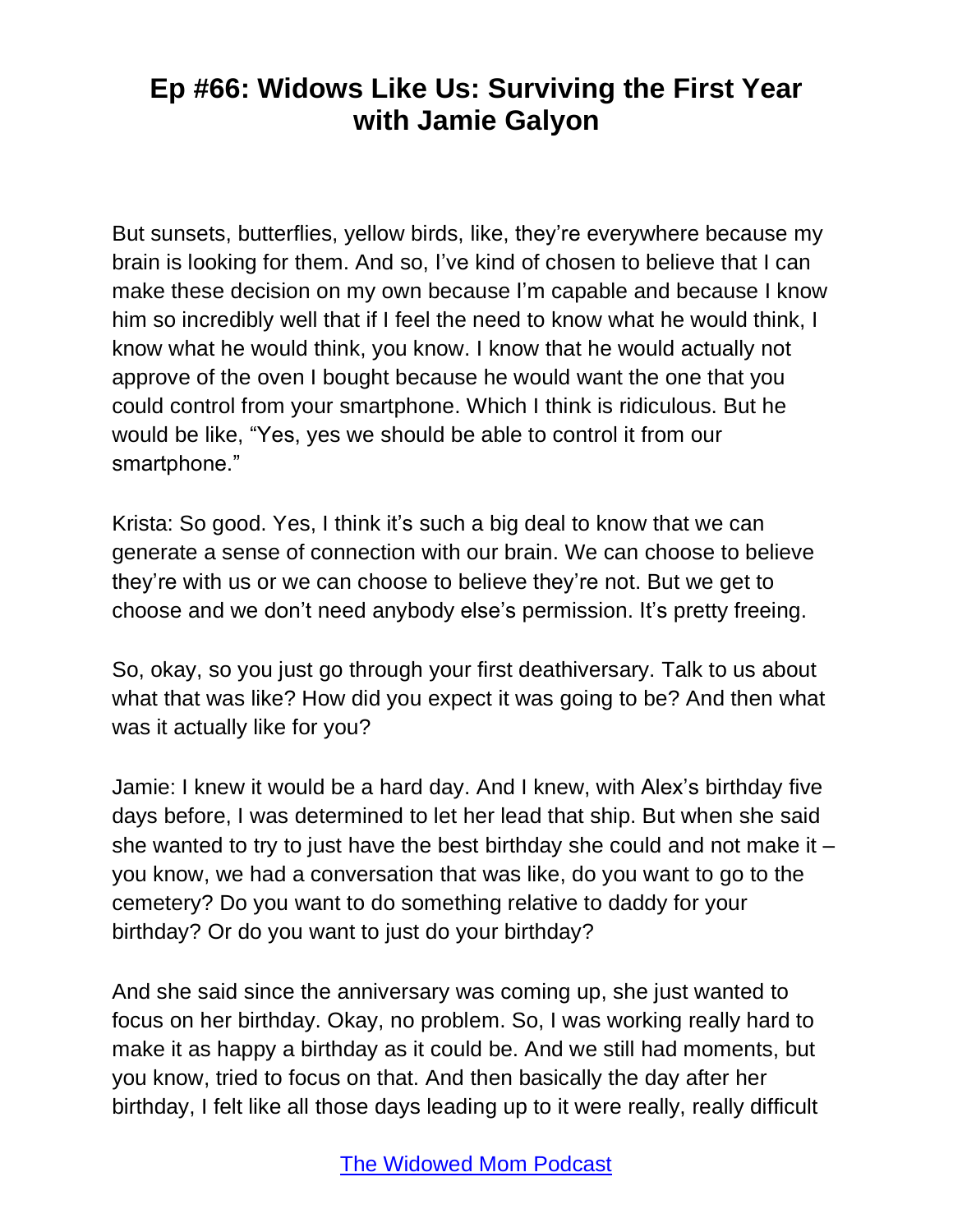for me. I felt that wave of emotions and it was overwhelming, even though – I say I can handle feelings. Like, some amount of feelings is still really overwhelming. So, I expected the day of to be equally hard.

And by the time we got to the day of, it was a beautiful day. We went and got donuts in Starbucks and we sat at the cemetery and there's a bench right next to his headstone and we sat there for hours laughing and pointing things out and talking about daddy and it wasn't morbid and it wasn't sad and it wasn't depressing. It was a celebration of him. And so, it was actually the days leading up to it that were hard and the actual deathiversary was less difficult, you know.

Krista: How did you prepare yourself for that and what made it  $-1<sup>'</sup>m$ thinking about listeners who aren't there just yet and they're kind of dreading that day. What would you tell them was useful for you to make it easier when you actually got there?

Jamie: Yeah, for me, I just had to keep telling myself that we were just going to deal with it as it came. I felt like if I put this big plan into place of how we were going to spend the day and how we were going to handle the day and how it was going to look emotionally, that I was bound to be disappointed, that I just knew I can't predict what this day will look like, you know. And so, I think just giving yourself grace to experience it as it comes, whatever that looks like, you know.

And I think there's probably some people who want to be with all their family and all their friends and have basically another memorial. And that's beautiful. You should do that. For us, we discussed it as a family and the three of us were like, "No, I just want it to be the three of us." We have a tendency to handle hard days that way. We cocoon. And with COVID, there's not a lot of choices.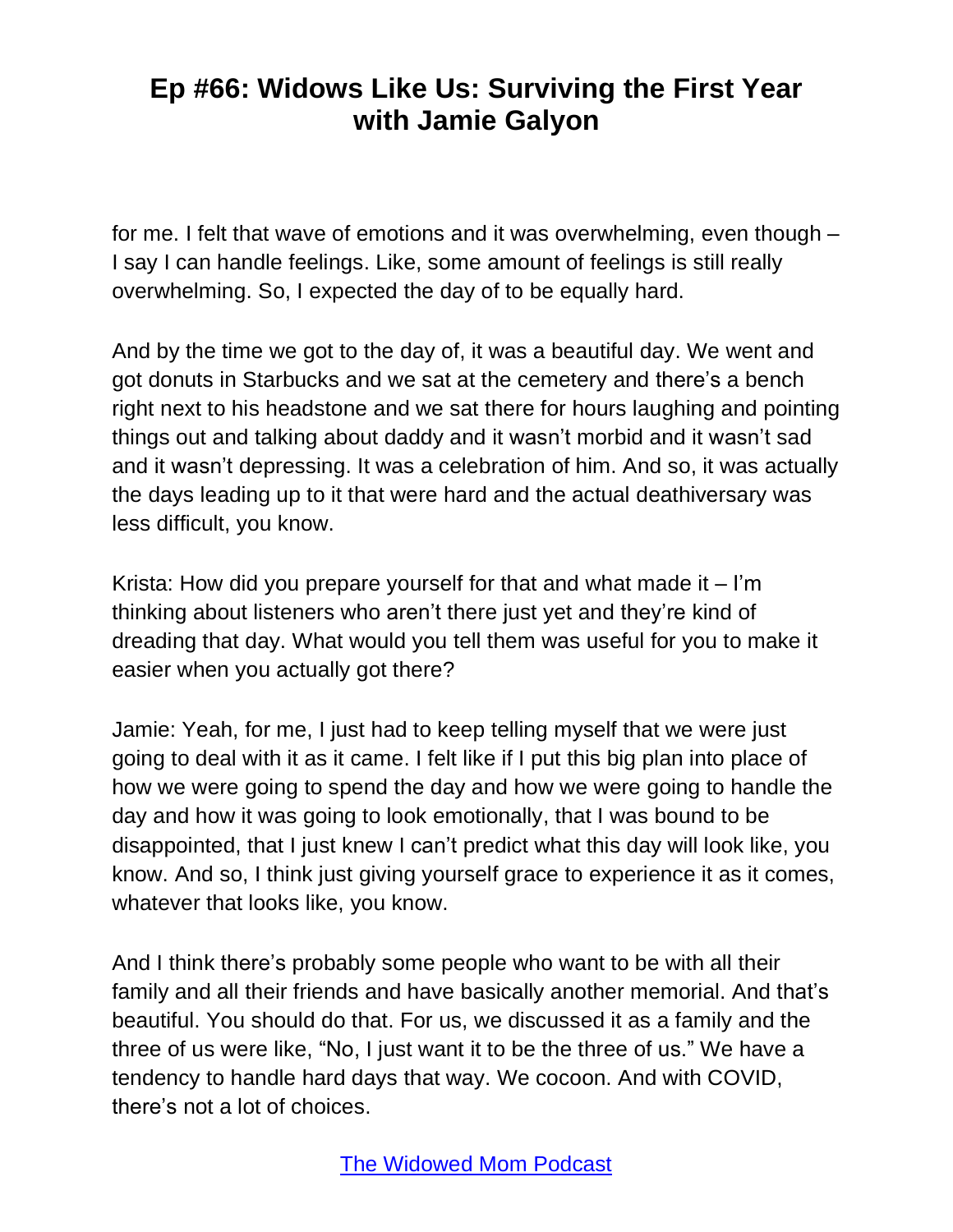But I think even without it, I don't think that would have looked differently. You know, that that's how we could handle it. and my kids are old enough to play some decision-making in that, that we can talk about it and say, you know, is there anything that is really important to you that we should work hard to make happen? And all of us agreed, that was going to the cemetery.

But beyond that, one thing that was really important, I just said, "We will just see how the day goes." If we want to go for a hike. We'll go for a hike. If we want to lay on the couch and watch TV, that's okay too. And we just took it as it came.

Krista: Yeah, so basically, do it your way. And stay in the present moment. Don't try to plan the future to great detail. Just kind of adjust and adapt as you go. Communicate. I never really have sensed any – I know a lot of people struggle with this. I don't know that you have as much. But I haven't really sensed a whole lot of people pleasing issues with you. You seem to always be pretty grounded in advocating for what's good for you and what's good for the girls as opposed to trying to please other people who might have expectations on you.

Jamie: Yeah, I had a lot more of it in the beginning. I felt like even things like when Eric was cremated and we buried his ashes at the cemetery, that's what he wanted. And I felt like, my gosh, there are expectations from people, who should go and what kind of ceremony we should have for that and is that what he would want? Is that what they would want? And I was able to find it and say, it doesn't matter. It doesn't matter what other people want. It's what is best for the girls and I, you know. And I think it's one of the blessings of having kids. Even though I think grief is harder with kids because you have to see them grieve and you have to help them with their grief. But the blessing of it is that I can be unabashedly, like, their advocate.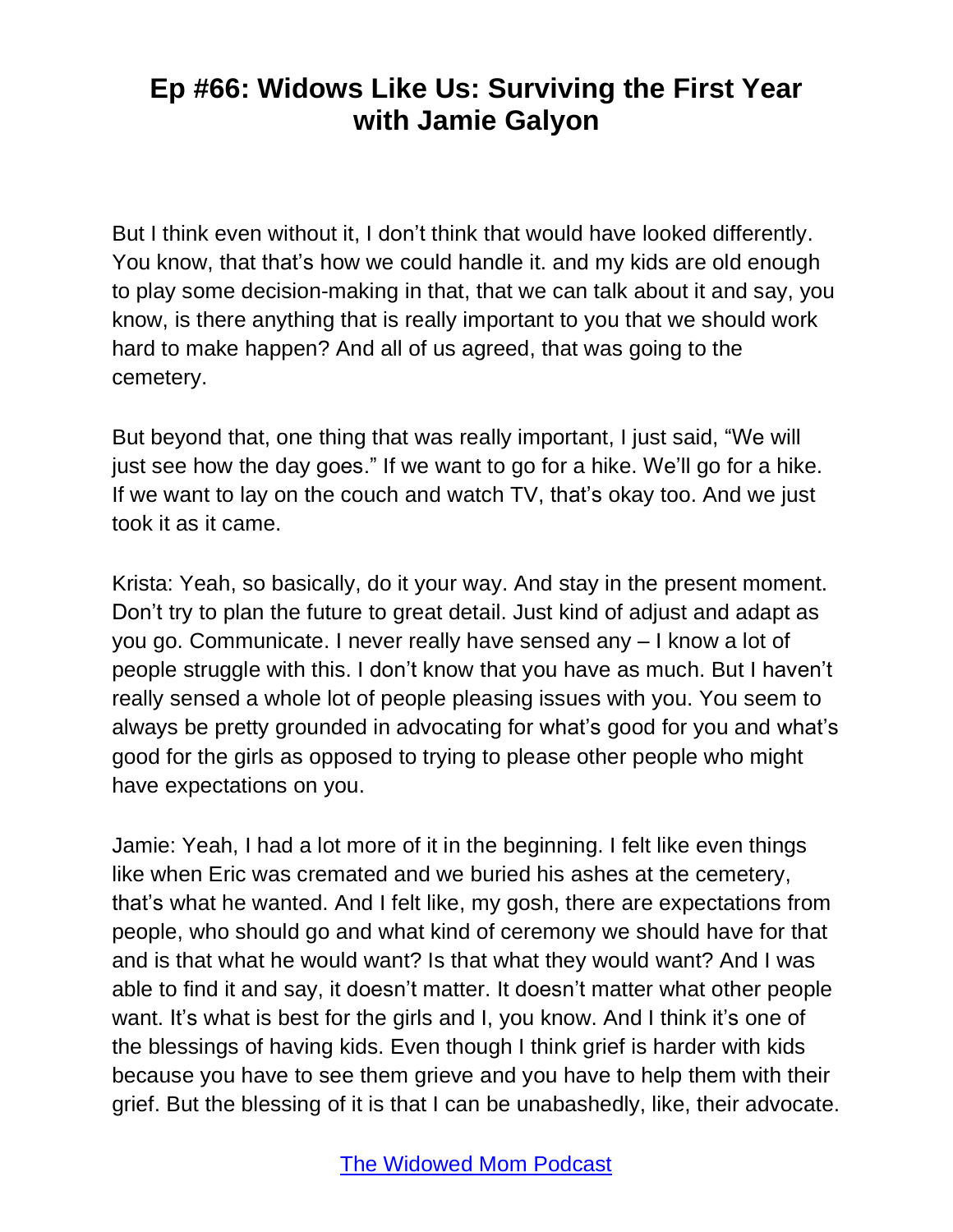And being a momma bear, like, all that matters is my girls. And I don't want to hurt anyone in the process, obviously. But if what my girls need is for it to be just the three of us, then it's going to be just the three of us. And that's all there is to it.

Krista: Love it. What have you learned about yourself since Eric died?

Jamie: I've learned that I'm strong. And it's funny because I feel like when people used to say that, I'd be like, I don't have a choice. I'm just doing what I have to do. And now I've been able to take ownership of that and be like, "Yep, I am." And that I'm capable of doing hard things and that I'm capable of handling those things with as much grace as possible with calm. But just that I am capable really and that I do know what's best for myself and I can make those good decisions for myself and for the girls without hurting anyone else, but without it being about what other people want me to do.

Krista: Yeah, so good. If you could go back and you could talk to yourself right after Eric died, or maybe right before he died, what do you think you would tell yourself? What is it that you know now that you would have told yourself then?

Jamie: I think that feelings aren't a problem, just let them be there. and honestly that buffering isn't a problem either. That it's healthy to say, "Too much, I need a break." You know. But that I think also to have faith. And I don't mean faith in anything outside of me. That faith that I will make the right call that I will take care of myself, that I will take care of the girls, that I will ask for help when I need help, you know. But just faith that we will be okay and that I am not to the point, only a year out, that I can say this happened for a reason, that this is the way it should have been, but that I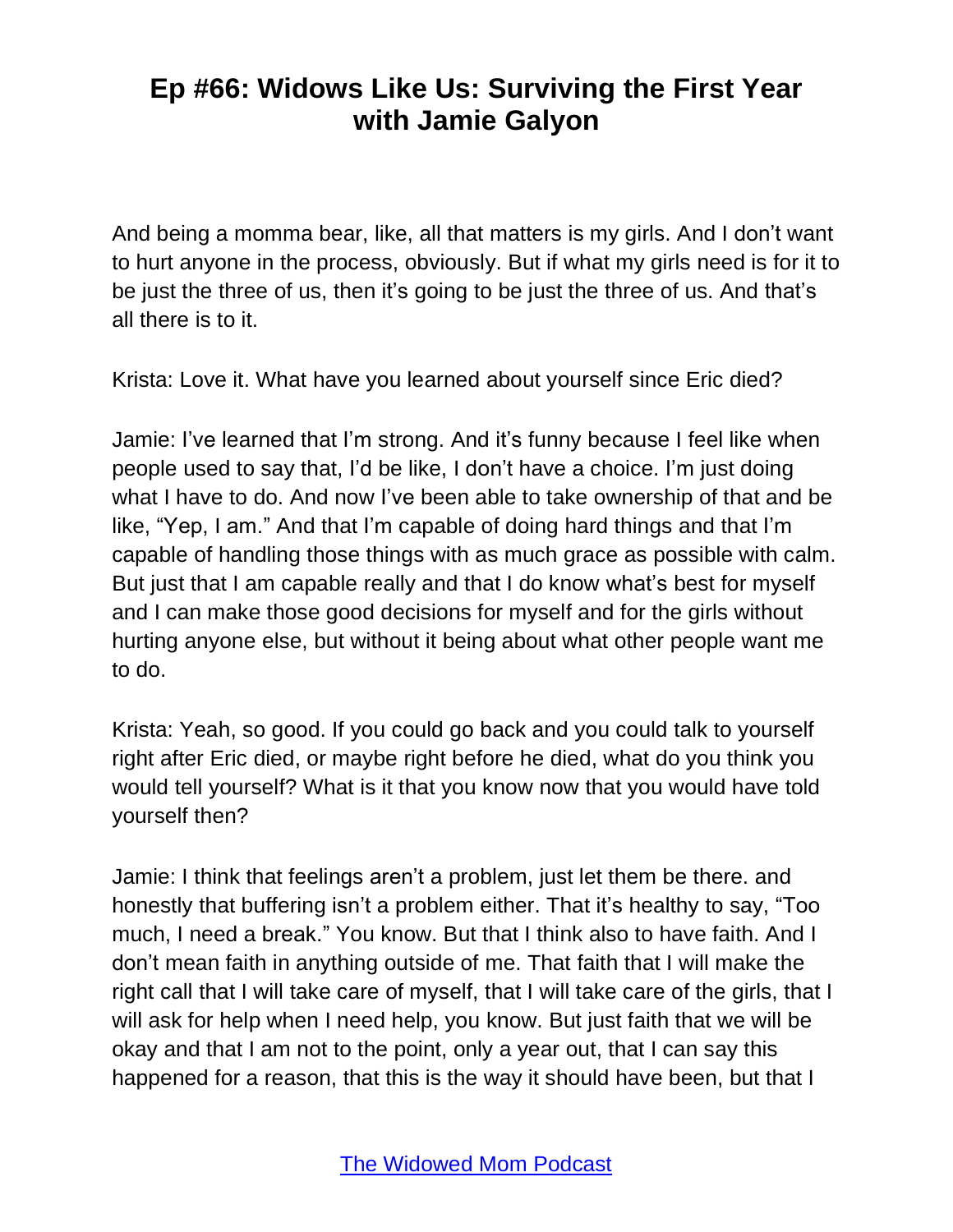have gotten to the point where I can say it is what it is. I've stopped arguing with it.

I spent so much time saying, "This isn't the way it's supposed to be." We've been working on that a lot lately in the group. And I spent so much time arguing with reality, you know.

Krista: Yeah, most of us do. I think it's such a big milestone, not that it is linear. And I think we do it in some areas and not others faster. But I think it's such a big deal to be able to get to that place of acceptance and no longer arguing with what is. Not that we have to love it. Not that we have to have wished for it. Not that we have to be grateful that it happened. But just to stop giving our precious energy to arguing with that it did happen.

Jamie: Yeah, and I think in the beginning, I felt guilt that anything that wasn't grief-centered, and any time we felt happiness, there was a part of me that felt like I'm not acknowledging Eric's not here. If we acknowledge some of those no mores, no more trips to the hospital, no more worrying constantly, you know, there was part of me that felt like that was dishonoring Eric. And now I feel so confident that I can say, I can be happy, I can love my life and it doesn't mean anything about how much I love him. And I do love him and I always will love him. And that those can live together.

Krista: Definitely, and how did you make that transition?

Jamie: That one took a while for me. I feel like even like I said, in Disney World, there was part of me that was like, I shouldn't be having this much fun. Like, this is just wrong. And I think, I remember you and I havening a coaching call about it after Christmas when I thought, Christmas was a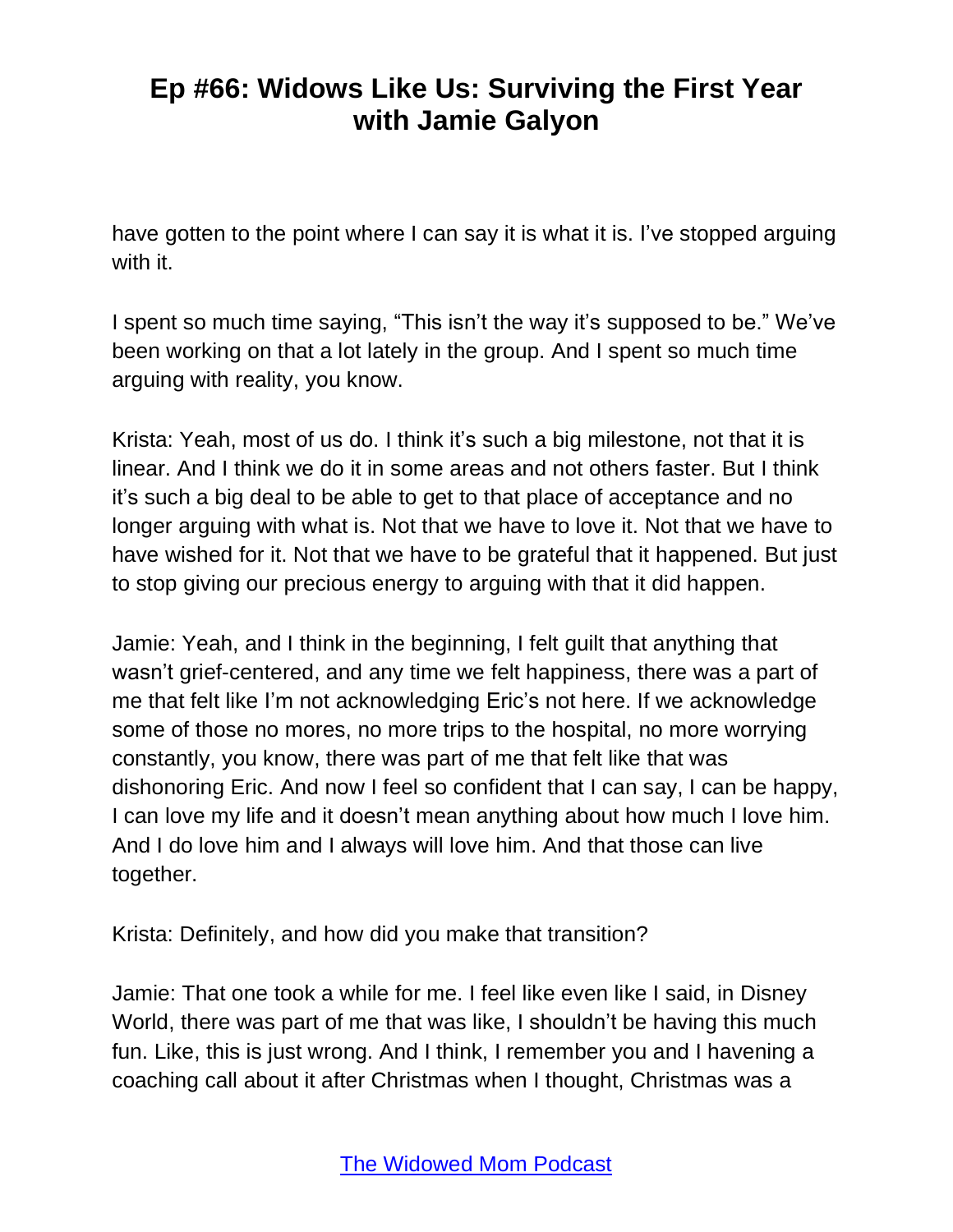beautiful day and it should have been hard. It should have been awful. It should have been the worst day. And instead, it was a beautiful day. And what does that mean? And so, I feel like it's been a slow change for me to be able to say these can live together. You know, these can live side by side.

Krista: Yeah. I'm curious, right after Eric died, what your thoughts were, if you remember, about the future, compared to what they are now?

Jamie: Yeah, I think – so, right after he died, I felt like I just kind of have to buckle down and raise my girls. And then I'll probably be alone for the rest of my life, but I'll deal with it. There was not hope for the future. It was survival, right? It was, I need to make my girls' childhood as good as possible, but that's about all I can hope for. I'm just a mom now. I'm not a woman, I'm not a wife, I am just a mom. Even though that's the only job I've ever wanted, at some point, they don't need you as much. And at some point, being just a mom isn't a very hopeful future, you know.

And then, I think I switched to thinking, in order to find – we always talk about finding a life you can love, that in order for me to find that, I had to change something, right? That probably meant I was supposed to be something other than a civil engineer. It probably meant I should live somewhere other than Broomfield, Colorado. It probably meant I needed to buy a new car.

I thought that in order to love my life, I needed to change my life. And then at some point, I realized, no, I chose this life with Eric because it's the life I wanted. I didn't choose civil engineering because he forced me into it. I chose civil engineering because I like it, because I'm good at it. And we chose this house together, but that doesn't mean that without him, I don't want to live in it, you know. And realizing that I could love my life because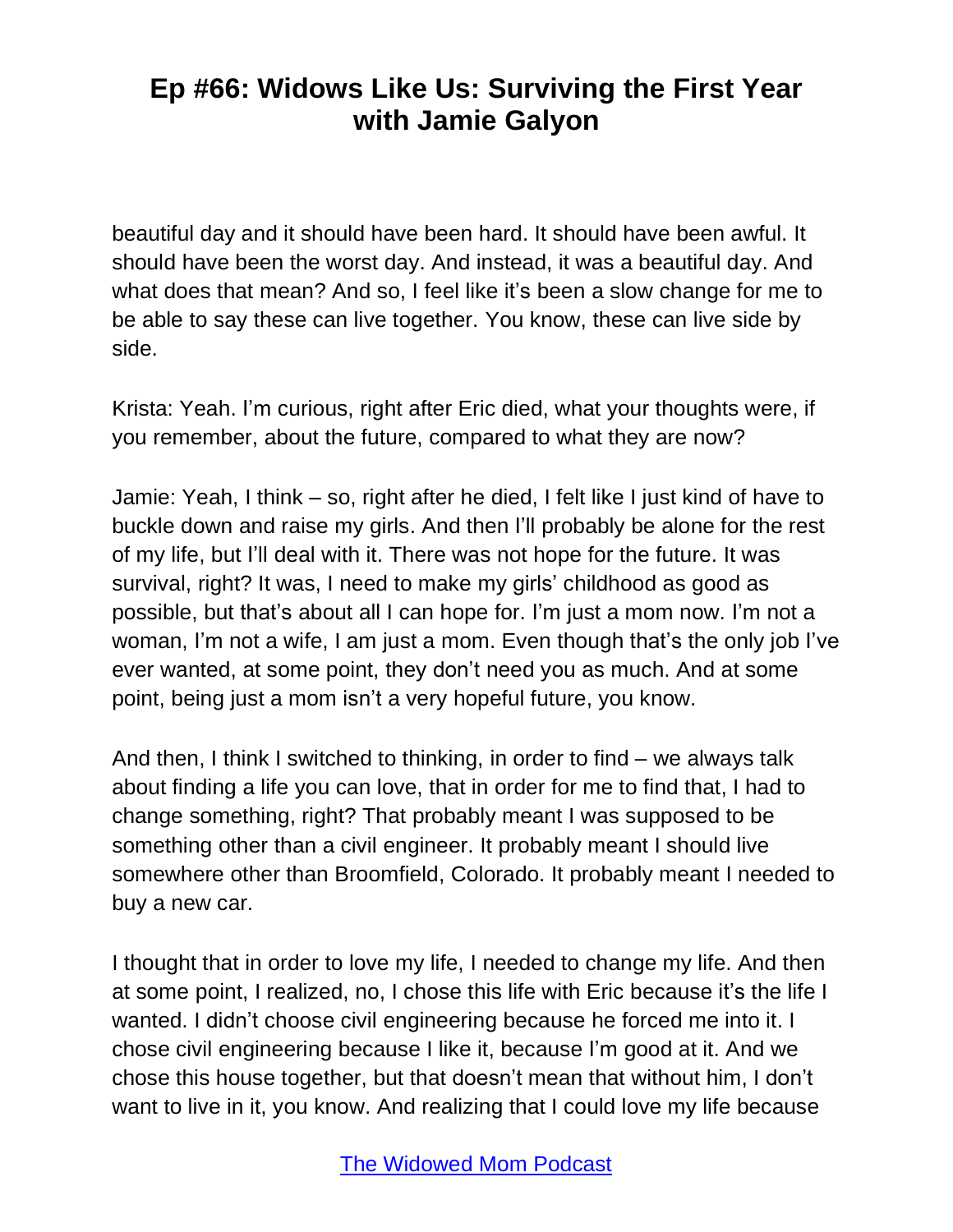it's still the life I chose, even without him by my side, you know, that now I can choose things differently. I chose a bedspread that he would hate.

But it also means that I could choose the bedspread that I know he would like. And that doesn't mean that I don't, you know, that I'm living in the past somehow, you know. I just feel like it's calm. I can look towards the future and think, you know – I also think I went through a time, we talked about it, that I thought the only way I will love my life is if I somehow find someone to love again. That is the level. You watch every movie, you watch every TV show, being in love is all there is to it.

Krista: That's the message we're fed.

Jamie: Yeah, and I feel like I've gotten calm in the idea that it's like, if I find someone someday, fine. And if I don't, that's okay too. And not being as desperate that that's the only way to love my life. And just knowing that life is going to unfold the way it's going to unfold, and the way that I approach it is all that matters. And I've really settled into the idea that I need to learn to love myself and I need to love on my girls while they're home. And if romance comes along, along the way, fine. If it doesn't, I'm okay with that. It's no longer, "I'm going to die alone."

Krista: Yeah, or it sounds like too, you've figured out that it's not things, or anything outside of you that creates a life that you love. It's not a different job or a different city.

Jamie: Right, and it's not change. I just felt like I had to change things in order to love. Because you hear so many people who have gone on, who have grown from the passing of their spouse, that they grow by – I mean your story. You went from a corporate job to now being a life coach and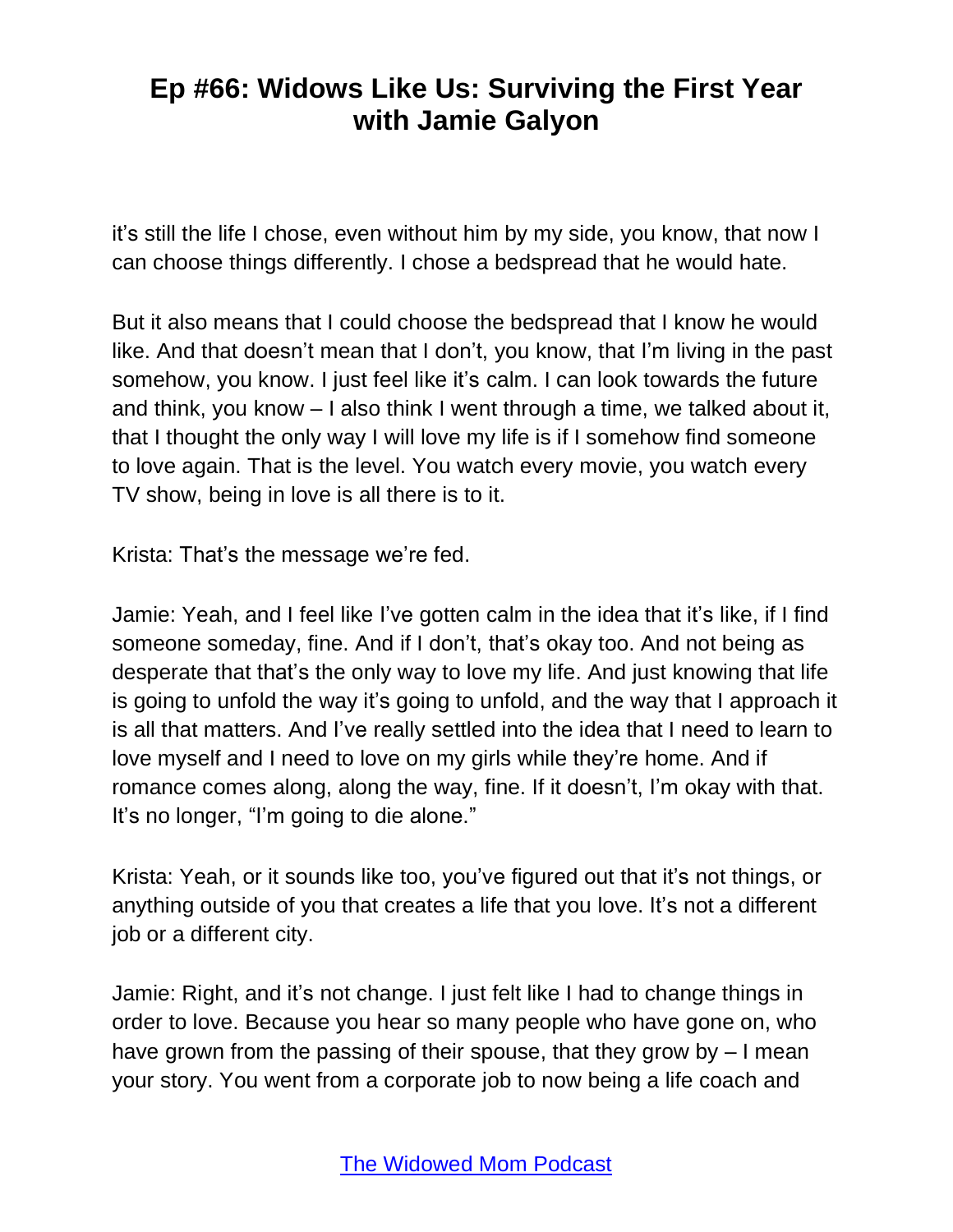having a podcast and a life coaching group. Like, if you look at that and think that's what needs to happen, I need to make big changes, that's what growth looks like. But my career is what I want, you know.

I already have the career I want, so why do I need to change it? It's just a different – it might be a different life than I had with Eric in that he's not here, but there's a reason we made all the decisions we made. And they're okay. I don't have to change them just because he's not here, you know.

Krista: So good. I'm so happy for people to hear that from you. To me, loving your life is all about living it with intention. Choosing what you want on purpose instead of just letting the same crappy thoughts that show up in our brain, keep us repeating the same patterns, you know, and really figuring out, what do I want, and liking your reasons for it. Which is what you're doing. And you like what you already have. You don't need to make big changes. So good.

What would you tell other widowed moms that are maybe in their first year, this is a new experience for them? What have you learned that you would tell them?

Jamie: I think just let it come naturally, you know. Don't fight the emotions. Don't fight to either make all the bad emotions better or give yourself a guilt trip for feeling the happy ones. I think, if I had gotten advice when I was in the early stages, just let it come. Because you can't control it. I think so many of us want to control things and control how it goes. And if I do X, Y Z, we will be okay. Alex has been in therapy for a long time. Aubrey just started. She didn't need it earlier. Now she does.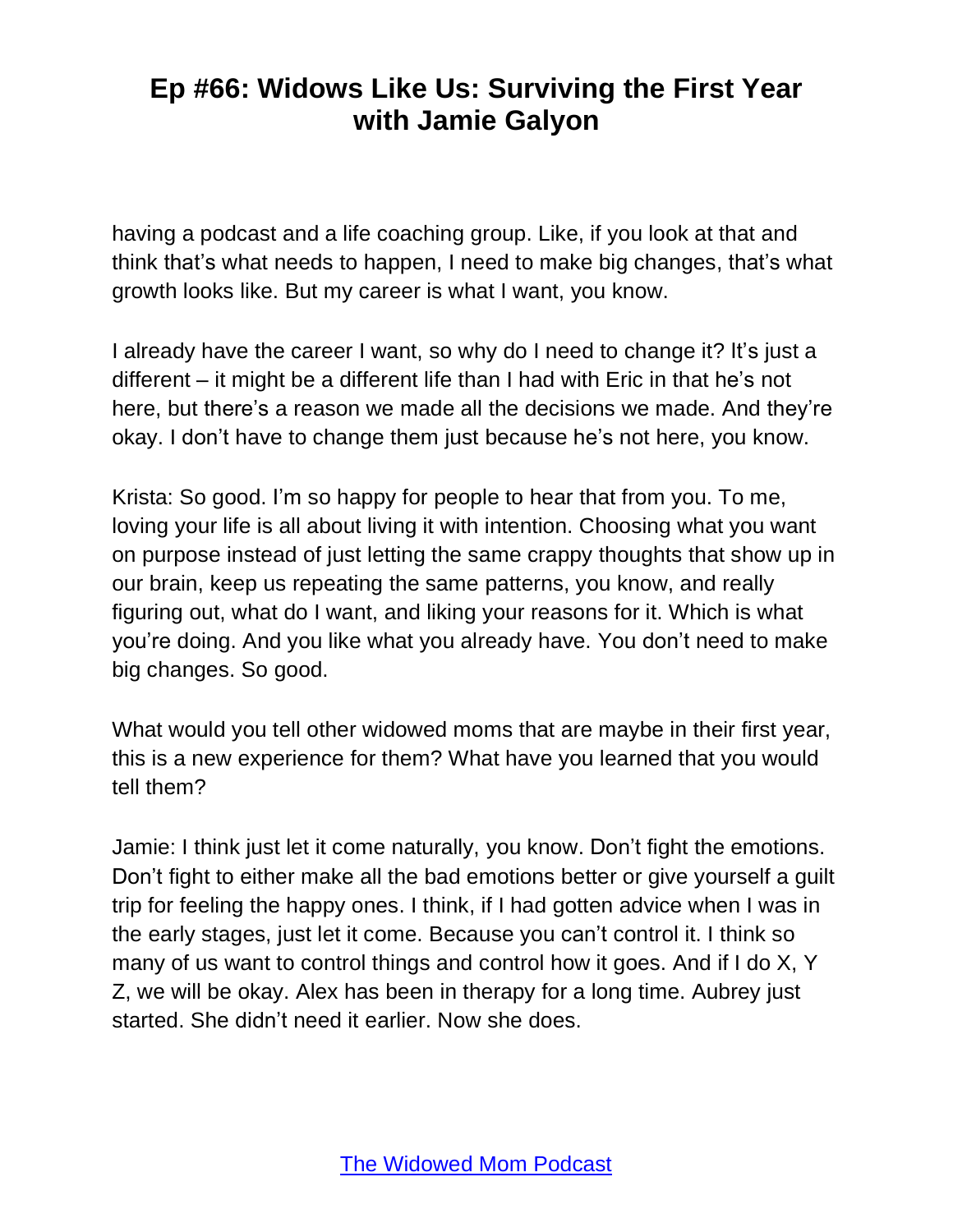I'm not going to look back on that and go, "I should have gotten her in earlier." No, it's just when it happens, you know. And I think just have faith in yourself that you can always find the resources if you need them. But just let it play out more organically and stop thinking there's a right way to do it, you know.

Krista: Yeah, just relax a little bit, from the abyss of what we cannot control. And we control it the best we can, or at least our portion of it. Very good. Is there anything else you want people to know or were hoping we could talk about that would be useful?

Jamie: I don't know. I feel like we've covered the gamut. Yeah.

Krista: It's been really fun. It might sound strange to say that, but it's what I do all day every day is work with widowed moms, and so it's been really fun from where I sit, to watch the changes in you, to watch you change, to watch the way that you deal with emotions change, to watch your outlook change, to watch your self-concept strengthen, to watch you be so much more your own champion and be nice to yourself as things unfold.

Jamie: Oh man, being your own cheerleader is everything. Because if we can't be our own cheerleader, no one else is going to do it, you know.

Krista: You're right, nobody else is going to do it. Well, thank you so much, Jamie. I hope people get a lot out of this, especially women who are in that first year. Because I think there's just something that we kind of present as almost magical is going to happen after the first year is over. Actually, I would love for you to weigh in on that. Because sometimes, people will come to me and they're like, "I thought, after the first year, that it was going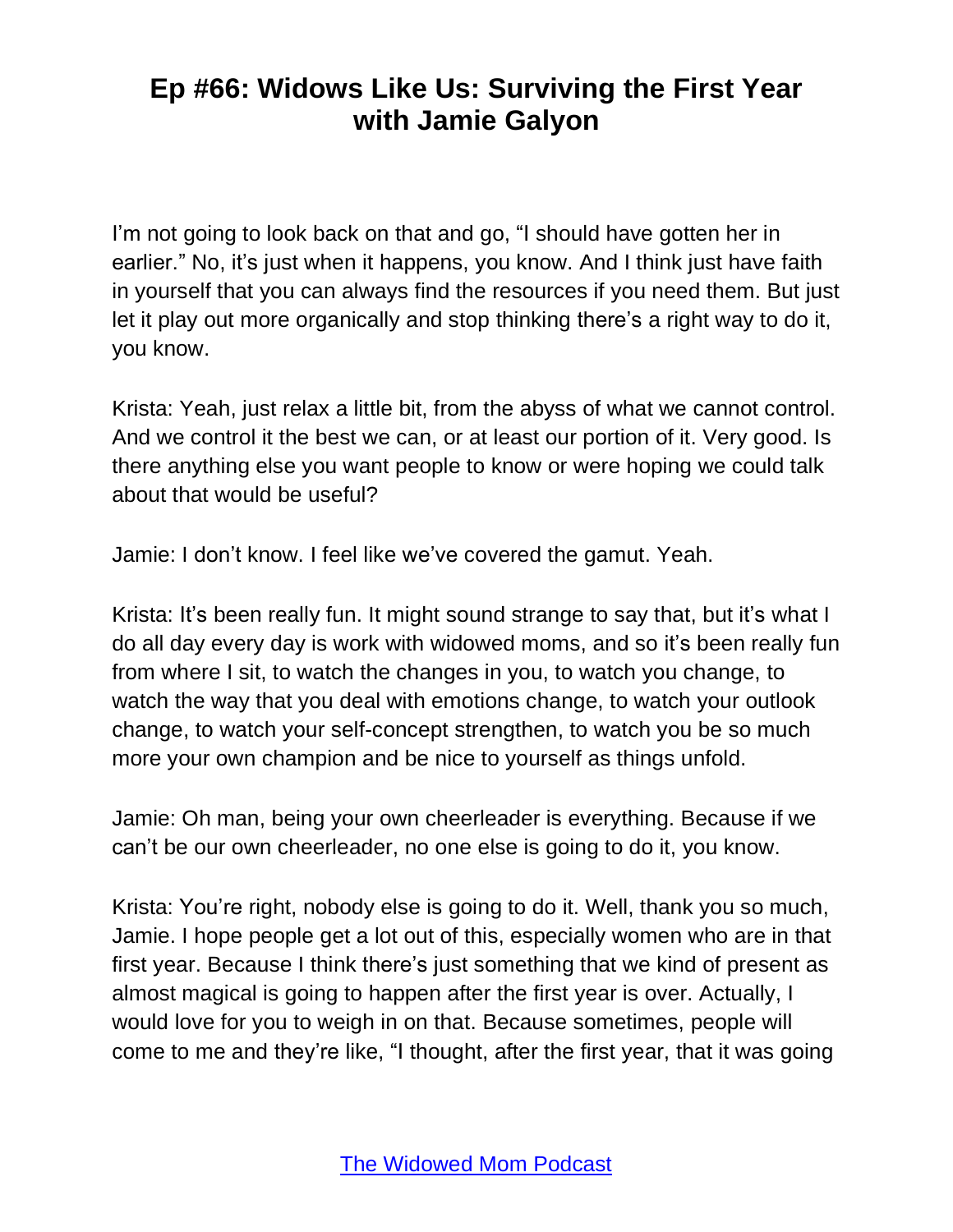to be like the light switch was just going to flip on and everything would be rosy and amazing."

And also, people kind of expect, "Okay, you've gotten through the first year now. Aren't you moving on? Shouldn't you be over it?" So, I'm curious about your expectations and your experience just with that year milestone.

Jamie: So, I think – I was lucky enough to hear that message early on, that this is not a time thing. Even though I did have a couple of people tell me that, "Once you pass the year…" That's not a thing. And so, I had that message in my brain early enough that I didn't let that idea sink in too much. Actually, the idea that sunk in and scared me was that people were like, actually the second the year was harder.

Like, oh gosh, please don't tell me that. Don't tell me that because I know – and my friend and I would joke, that, like, "Okay, well on July 26<sup>th</sup>, we're good. Okay, we're fine…"

Krista: Checked that box.

Jamie: Right, so I knew that wasn't a thing. But then, hearing all these widows tell me that the second year was even worse, I was like, please don't tell me that. And I feel like the thing that kept me from getting too scared of that thought was I decided to tell myself, whether it's true or not, I decided to tell myself that the people who struggled more in the second year, it was because they were believers in the first year of just bustle through it, right? Don't deal with it.

Krista: I think you're right about that. I think it's because they don't learn the skills that you learned. They don't learn how to feel their own feelings.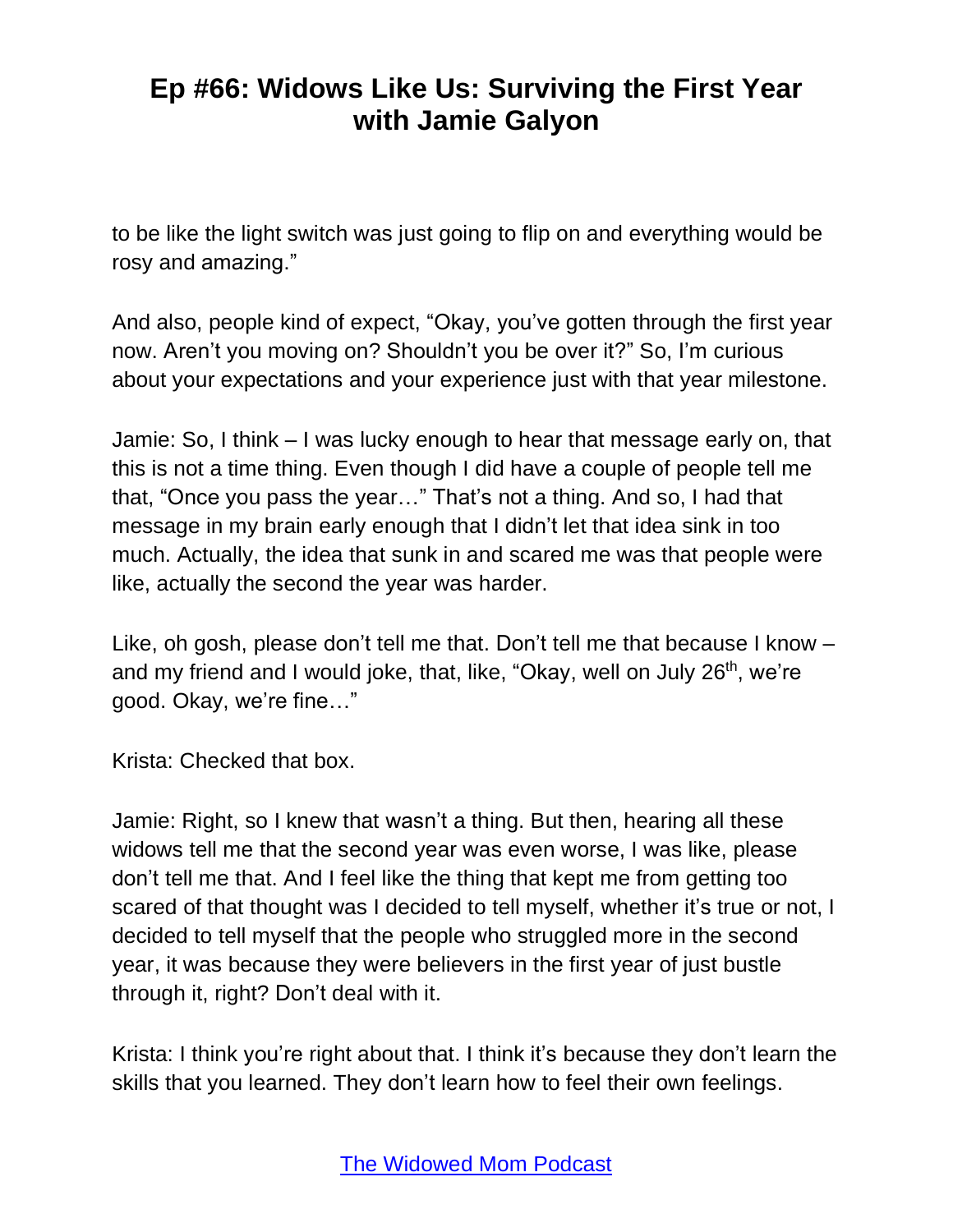They're just busy through, push through, you know, make it through. And it's very tight and resistant and they don't learn the skill of allowing emotion. And then, bing, like there it is. It turns out it waits

Jamie: Oh it turns out… Yeah, that's what my dad – he lost his wife, my stepmom just months before Eric was diagnosed. And then he jumped into being basically my caregiver while I was being Eric's caregiver. So, he put his grief on hold and so we've talked about, to some extent, we're on the same timeline, even though he's really eight months ahead of me. We're really not because he didn't deal with it, you know.

But yeah, so that's what I've decided is that the second year is not harder for those of us who have actually dealt with the first year. So, don't just muscle through it. Let yourself deal with it. I think the only thing that was different for me was once we got past the deathiversary, I feel like there was part of me that went, "Okay, we're through all the firsts."

There will be firsts. There will be the first high school graduation, first grandbabies. There will still be firsts. But we're through all the first birthdays, the first holidays, the first diagnosis date, the first deathiversary. And I thought, like, to some extent, that's a milestone. It doesn't mean that the second birthday isn't going to be just as hard, but it means we've done it once. We can do it again if it's hard. And maybe this one won't be as hard, you know.

Krista: Yeah, like leveraging that. We've done it once. We can do it again. It's no longer the great unknown.

Jamie: Yeah, and I think that's been true for COVID too, that I told the girls, as long as we get through this healthy and strong together, we've already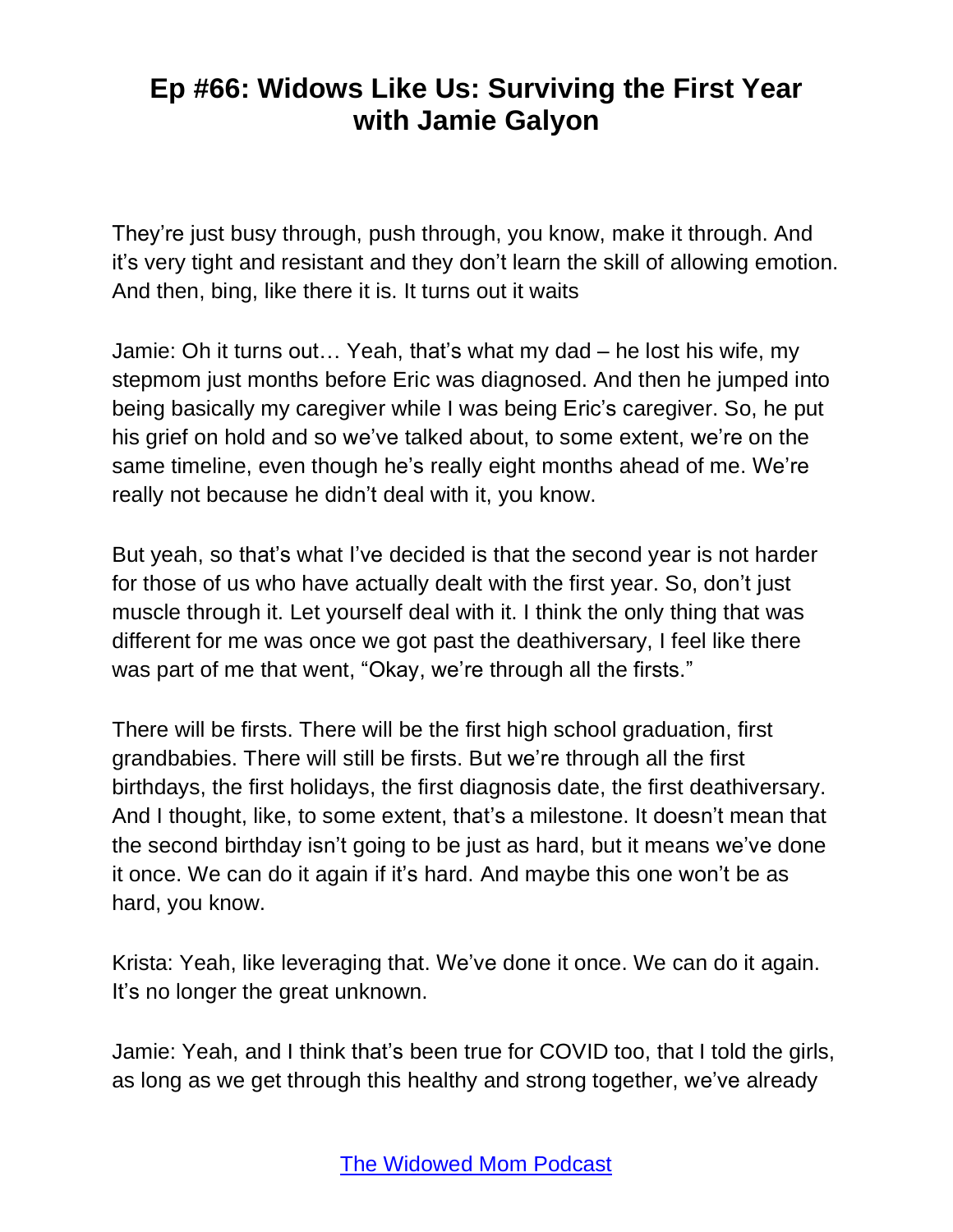had the worst day of our lives. If we've experienced that, we've already gotten through it, we've already gotten through the hardest thing that hopefully we ever have to deal with, COVID, like okay, kind of sucks but we can deal with it, you know.

Krista: Yeah, and once you get good at feelings and you realize that the worst thing that can ever happen is a feeling, that you get good at allowing and processing feelings, then those unknowns are somewhat less scary I think because you already have that skill and belief in your ability to handle the feeling side of it, which is, for most people, kind of foreign.

Listen, thank you so much, thank you for sharing your story. I know it's not always easy to do. Thank you for showing up the way that you show up inside of our program. It's been real fun to watch you.

Jamie: Hey, I made it through without crying, so success.

Krista: Well done, well done. I love it. Hey, are you open to this – I don't know, we didn't talk about it beforehand. If people want to reach out to you, is there a way that you can do that?

Jamie: Yeah, absolutely. I am not on social media because I decided that that was not a healthy place for me to be. But maybe if they contact you, you can give them my email? I'd rather the email not just be in the…

Krista: I've got it, love it. Okay, alright, [krista@coachingwithkrista.com,](mailto:krista@coachingwithkrista.com) very good. Thank you so much, Jamie.

Jamie: Thank you.